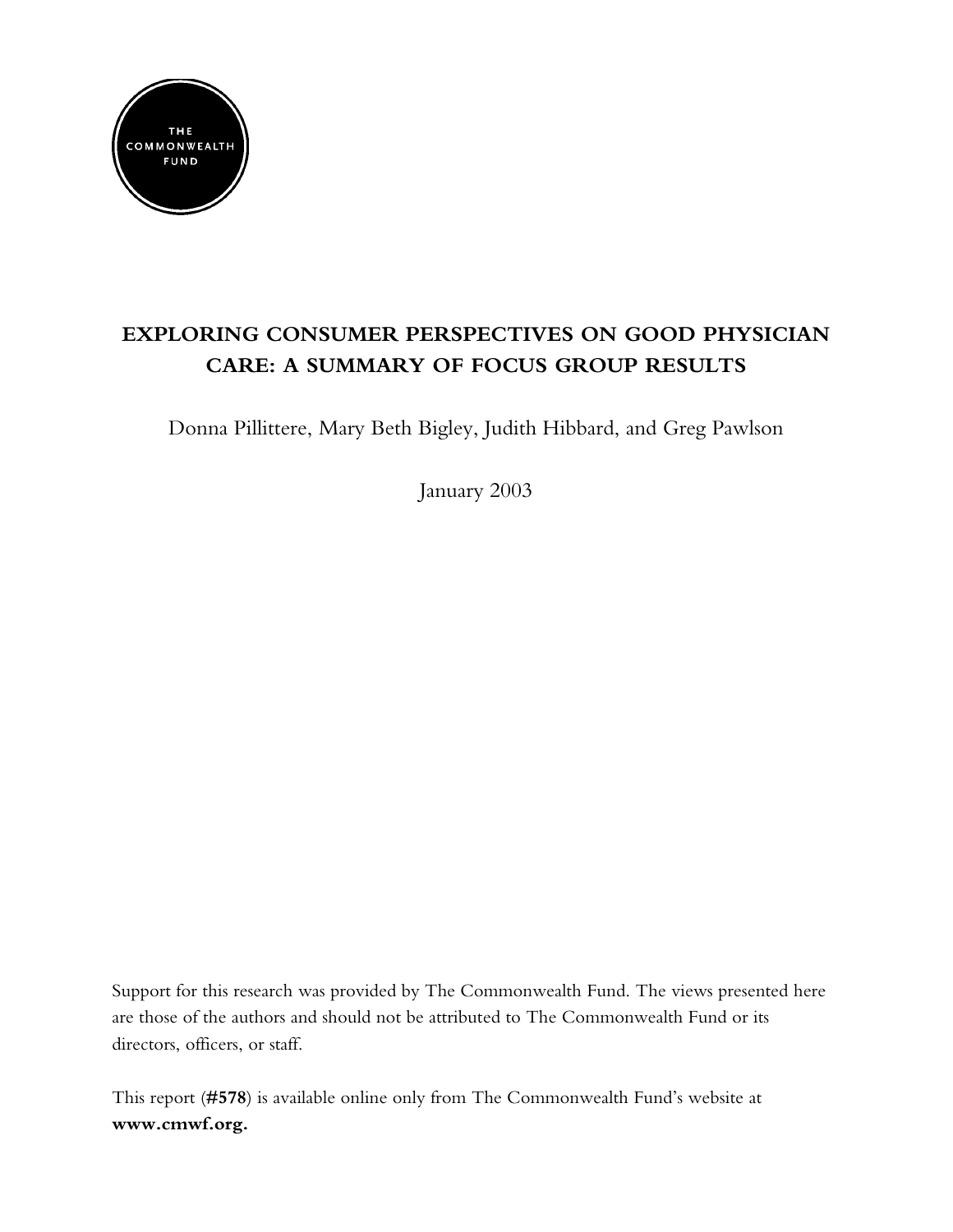## **CONTENTS**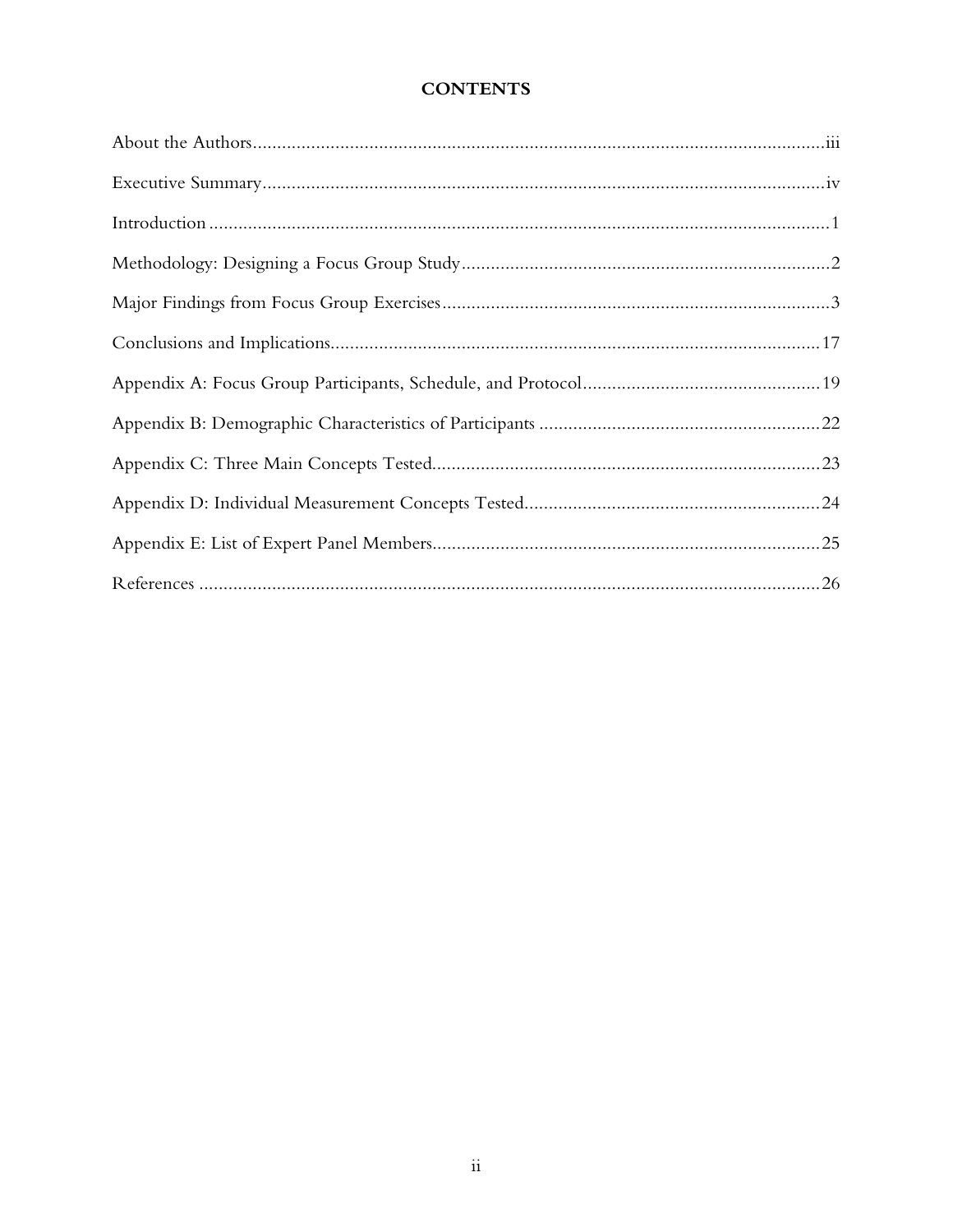### **ABOUT THE AUTHORS**

**Donna Pillittere, M.S.,** is a senior health care analyst for quality measurement at the National Committee for Quality Assurance (NCQA). Ms. Pillittere is responsible for leading the development of various HEDIS<sup>®</sup> measures along with coordination of the HEDIS<sup>®</sup> Public Comment and Measure Reevaluation maintenance processes. She is directly involved in research related to quality measurement at the health plan and physician practice level. Prior to joining NCQA, she served as a fellow at the National Cancer Institute's Mass Media branch, where her main duties focused on translation and dissemination of scientific literature to the general public. Ms. Pillittere earned her M.S. in epidemiology at the State University of New York at Buffalo.

**Mary Beth Bigley, M.S.N, A.N.P.,** is currently an assistant professor at George Washington University, School of Medicine and Health Sciences, serving as the program director of the Nurse Practitioner Program. She received a master of science in nursing degree from George Mason University and is certified as a nurse practitioner. Through a post-master's fellowship, she was awarded a Teaching Certificate from the University of Pennsylvania. She is a doctoral candidate in the School of Public Health at George Washington University, with a concentration in health service research.

**Judith Hibbard, Dr.P.H.,** is a professor of health policy in the Department of Planning, Public Policy and Management at the University of Oregon and a clinical professor of public health and preventive medicine at the Oregon Health Sciences University. Professor Hibbard is an investigator on the new CAHPS II project. She is a member of the Strategic Advisory Counsel of the National Health Care Quality Forum, and she recently served on the Institute of Medicine's committee on *Envisioning the National Health Care Quality Report.* Her research interests focus on how consumers and providers can more effectively use information to improve the quality of care. She has published extensively about consumer use of comparative information for informing health care choices. Professor Hibbard received her master's degree from the School of Public Health at UCLA and her doctorate from the U. C. Berkeley School of Public Health.

**Greg Pawlson, M.D., M.P.H.,** is the executive vice president of NCQA. Prior to joining NCQA, Dr. Pawlson was at the George Washington University Medical Center, most recently as senior associate vice president for health affairs and as medical director for quality and utilization management for the faculty practice. Dr. Pawlson's areas of policy and research include health professions education, health policy, health services, and health care financing, especially as they relate to primary care and to the care of older persons. He has over 80 publications in books, proceedings, and peer-reviewed journals, and has served on the editorial board of numerous publications and on review panels for various foundations and agencies. Dr. Pawlson received his undergraduate degree from Pennsylvania State University, his M.D. degree from the University of Pittsburgh (served his internship/residency at Stanford) and completed his master of public health degree at the University of Washington.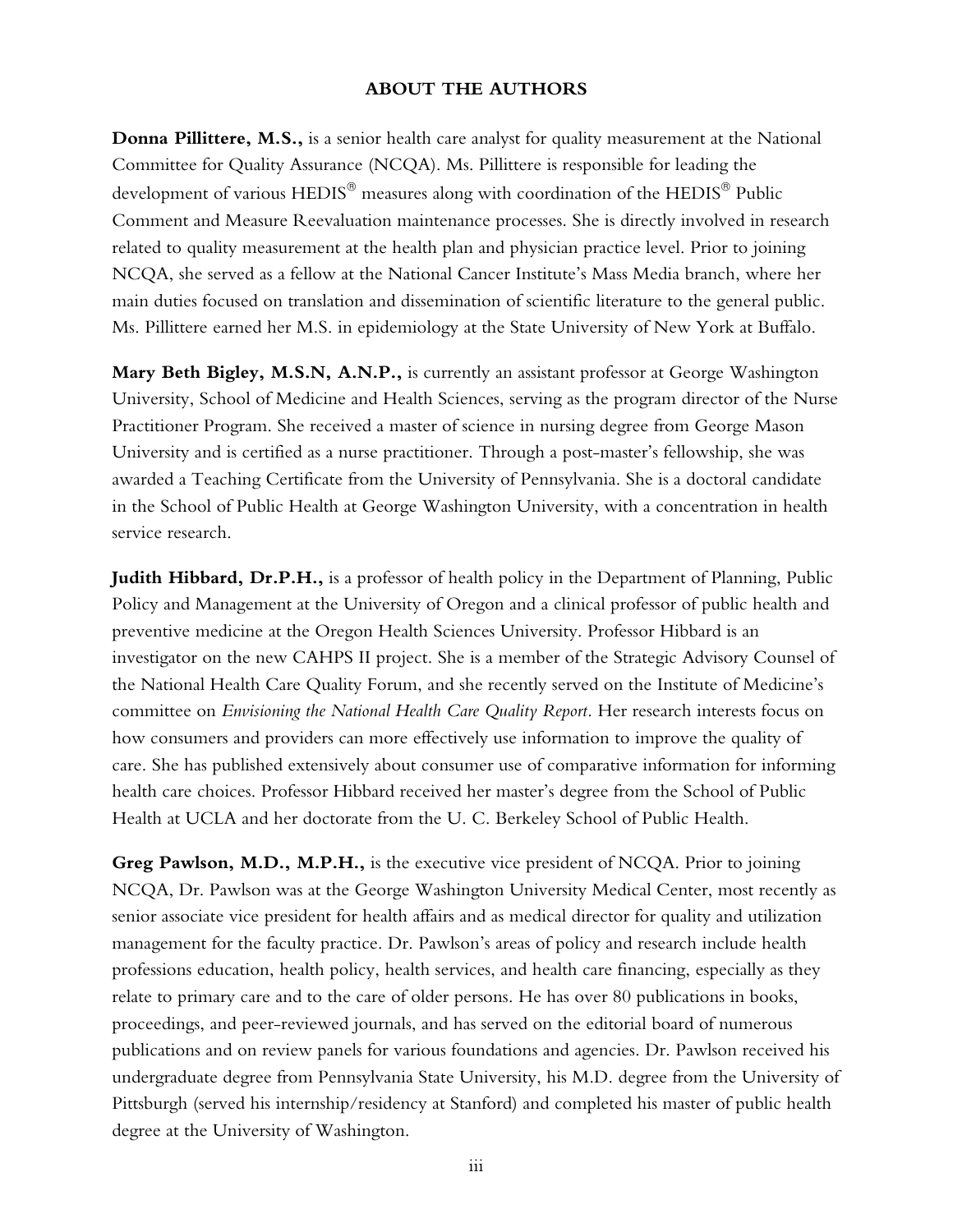#### **EXECUTIVE SUMMARY**

The study reported here is part of a multifaceted Commonwealth Fund–supported study, "Developing Patient-Centered Measures of Physician Quality," that explored consumer preferences for information about physicians as well as potential sources for information. The study was conducted by the National Committee for Quality Assurance (NCQA), a nonprofit oversight organization that evaluates and produces reports on the quality of health plans. After an extensive literature and "work in progress" search of research related to consumer preferences and use of information, the NCQA project team determined that there was a need for further work in the area using qualitative research methods. In consultation with members of the project advisory group (see Appendix E), the team developed a protocol for six focus groups consisting of a cross section of consumers of varying socioeconomic status and enrolled variously in commercial, Medicare, and Medicaid health insurance plans. The focus group exercises were conducted by the NCQA team between June 13 and 21, 2001.

A major goal of the focus groups was to determine if consumers could both understand and value not only their own perceptions of quality at the physician office level, but also the aspects of quality seen as important by physicians and experts. The team hypothesized that if consumers were given a carefully constructed frame of reference, they would be able to understand and value information related to domains of quality beyond patient-centered perceptions of care. Thus, after eliciting initial preferences for information about physician practice, the team presented participants with a framework for helping them understand multiple dimensions of physician performance, including the three main concepts seen by physicians and quality experts as critical: "Patient-Centered Care" (patient-centeredness), "Health Care That Works" (effectiveness), and "Safe Health Care" (safety).

The primary finding of the research confirmed the initial hypothesis—namely that consumers can understand and will value information about effectiveness and patient safety (as well as patient-centeredness) if they are presented with information in a consumer-friendly framework. These findings provide some basis for further research to determine if consumers will actually use information about multiple domains of information on quality of physician care in selecting or otherwise recognizing high quality physician practice. Coupled with a growing recognition by physicians and quality experts of the critical importance of patient perceptions of care (patient-centeredness), the finding also provides some hope that the medical community can move toward the broad and comprehensive measures and use of information on quality suggested in the Institute of Medicine (IOM) report *Crossing the Quality Chasm: A New Health System for the 21st Century* (2001).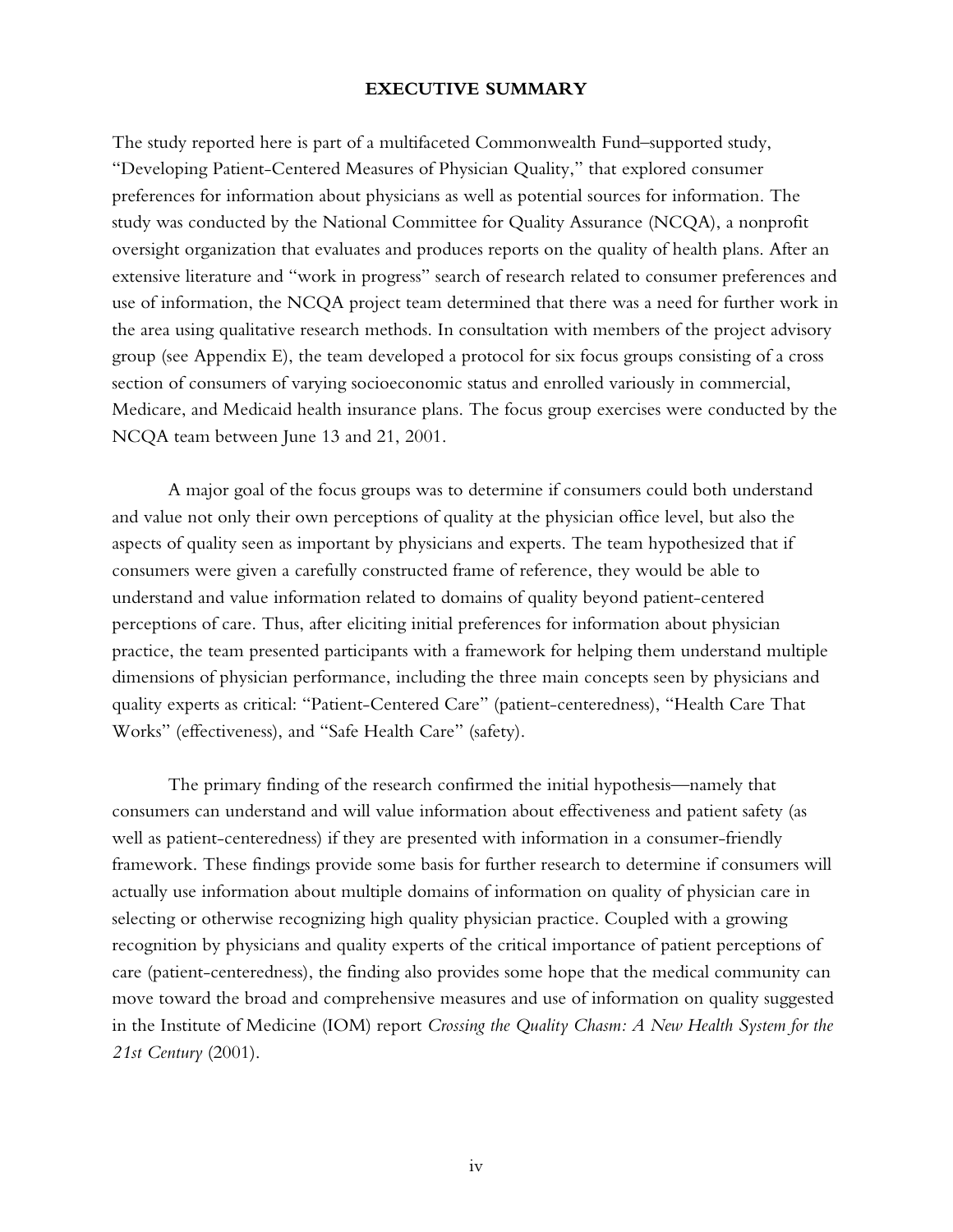Major findings from the focus group exercises included:

- 1. **Consumers initially focused on the patient–doctor relationship.** Consumer understanding of and desire for information on physician performance was limited to patient-centered concepts prior to the introduction of the framework. The focus group participants emphasized the dynamics of the patient–doctor relationship, with the majority of initial responses calling for empathetic qualities, e.g., "time," "personal attention," "caring," "good communication skills," "showing concern," and "good bedside manner."
- 2. **Once given a framework, consumers valued the concepts of safety and effectiveness equally with patient-centeredness.** After the framework was introduced, consumers were able to understand the concepts of effective and safe physician care as well as patient-centered concepts and appeared to value them about equally. This understanding was tested by presenting the concepts to the participants and engaging them in a discussion about what they thought the concepts meant, e.g., for "patient-centered care" participants responded with "patient-focused…you have a voice in your care"; for "effective care" participants responded with "consistent"; and for "safe health care" participants responded with " doing the right things, the right way."
- 3. **To a lesser extent, consumers also understood many of 12 specific measurement areas associated with the three main concepts (see Appendix D).** For example, participants were presented with the measurement area, "doctor has up-todate information on patient drug allergies," and 50 of the 55 individuals were able to categorize the measurement area under the concept that most closely corresponded with the measurement area "Safe Health Care."
- 4. **As has been noted in prior research, socioeconomic status and education affected comprehension of some high-level concepts.** The moderator and research staff in attendance observed that the participants in the Medicaid and "blue collar" groups struggled more than others with understanding some of the concepts and measurement areas and were less able to describe how these areas relate to good physician care.
- 5. **The Medicare population, more than other consumer groups, tended to equate good physician care with aspects of the patient–doctor relationship and to a lesser extent with the level of a doctor's experience.** These participants seemed to give more emphasis to aspects of the interpersonal relationship between a patient and doctor, such as aspects of communication, listening, and bedside manner, with comments such as "I want to be more than just an appointment" and "A relationship is important…I want him to know my name."
- 6. **Consumers want to work together with their physicians and be included in the decision-making process but do not want to assume sole or primary responsibility for their care.** When the participants were asked to choose the definition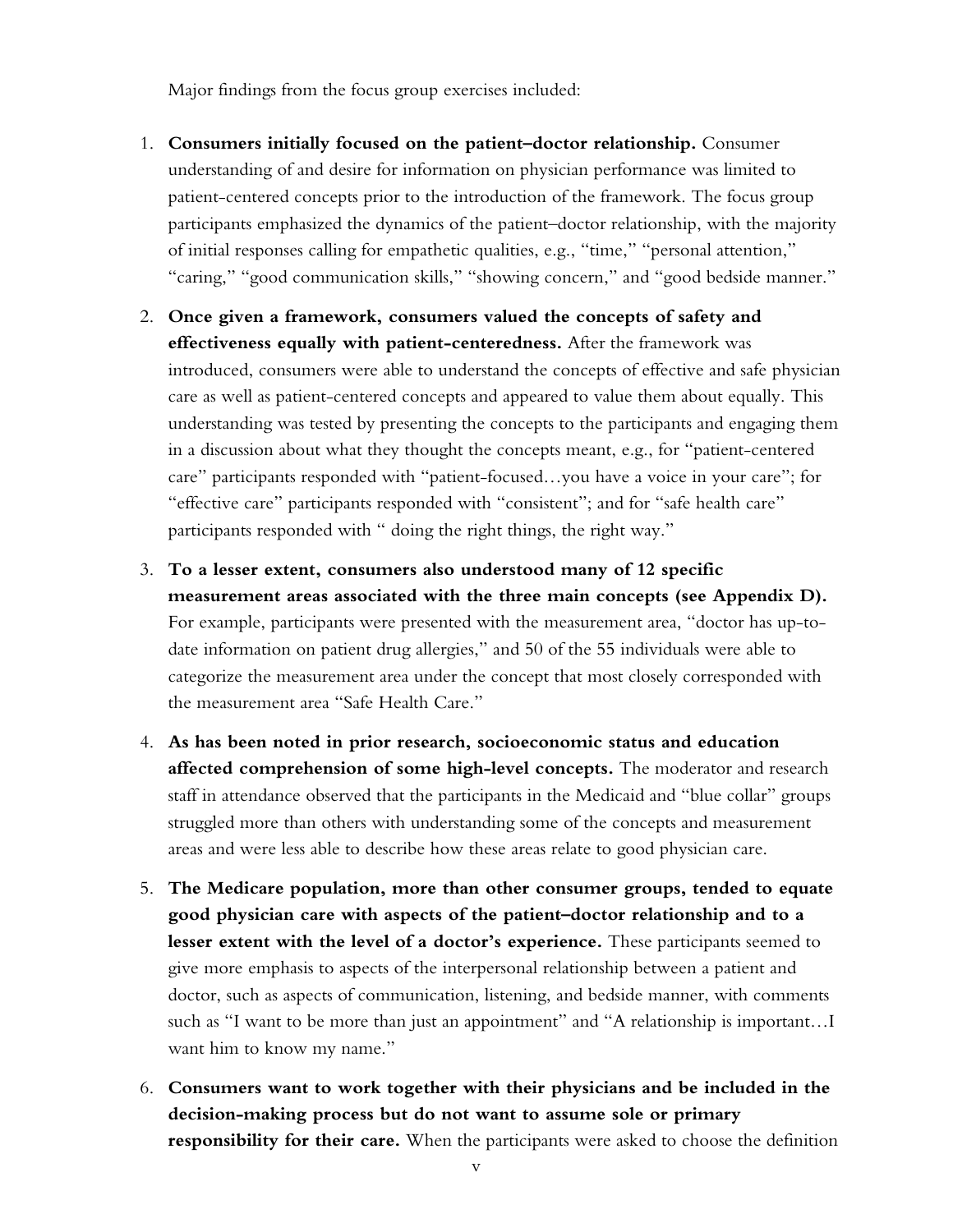that most closely encompassed the concept of patient-centered care; only 9 of the 55 participants selected "Doctor provides patient with the education and support to manage their own health," whereas 24 of the 55 participants selected "Doctor and patient work together to make decisions that take into account the patient's needs."

- 7. **The Medicare population appears to be more accepting and forgiving of physician errors.** Despite their apparent understanding of the concept of medical errors and patient safety, these participants expressed a belief that health care can never be truly safe, and the human component of physician care creates an inherent potential for medical mistakes. This notion was particularly evident in the Medicare group, indicating that the Medicare consumers may be more reluctant to undermine or question a doctor's authority.
- 8. **Consumers perceive a distinction between accountability for "physician" care**  and for "health" care. Participants clearly struggled with the use of the term "health care" in the three main concepts and suggested that measurement areas and concepts should clearly specify the physician as the actor in any measurement describing a component of the service a physician provides.
- 9. **Consumers are very sensitive to word choices; when using text to describe measures or concepts, each word may have a profound impact on consumer comprehension.** In the measurement area "doctor provides the right treatment for shortterm illness," right can mean "correct," as in the doctor provided the correct treatment for the illness, or it can mean "effective," as in the doctor provided a treatment that led to an improvement in the patient's condition.

Overall, focus group findings support the idea that consumer ability to understand and value health care quality information, specifically that of the IOM concepts of patientcenteredness, safety, and effectiveness, is enhanced when a consumer-friendly framework is employed. Careful attention to the words used to define measurement is necessary to achieve the correct understanding for the lay user; future cognitive evaluation of the measurements and the appropriate level of detail needed is key to this process.

Clearly, much work remains to be done on how to design and use frameworks that provide the critical level of consumer understanding, as well as exploration of whether the "value" expressed by consumers in our qualitative focus group study translates into actual use of the information in practice. An additional major barrier is the lack of reliable and valid information on quality at the physician office practice level. While these issues must be addressed, the conclusion that consumers can understand and value information on the safety and effectiveness of physician practice, if confirmed, has important implications for clinicians and consumers, as well as those interested in monitoring, improving, and reporting on physician office practice quality.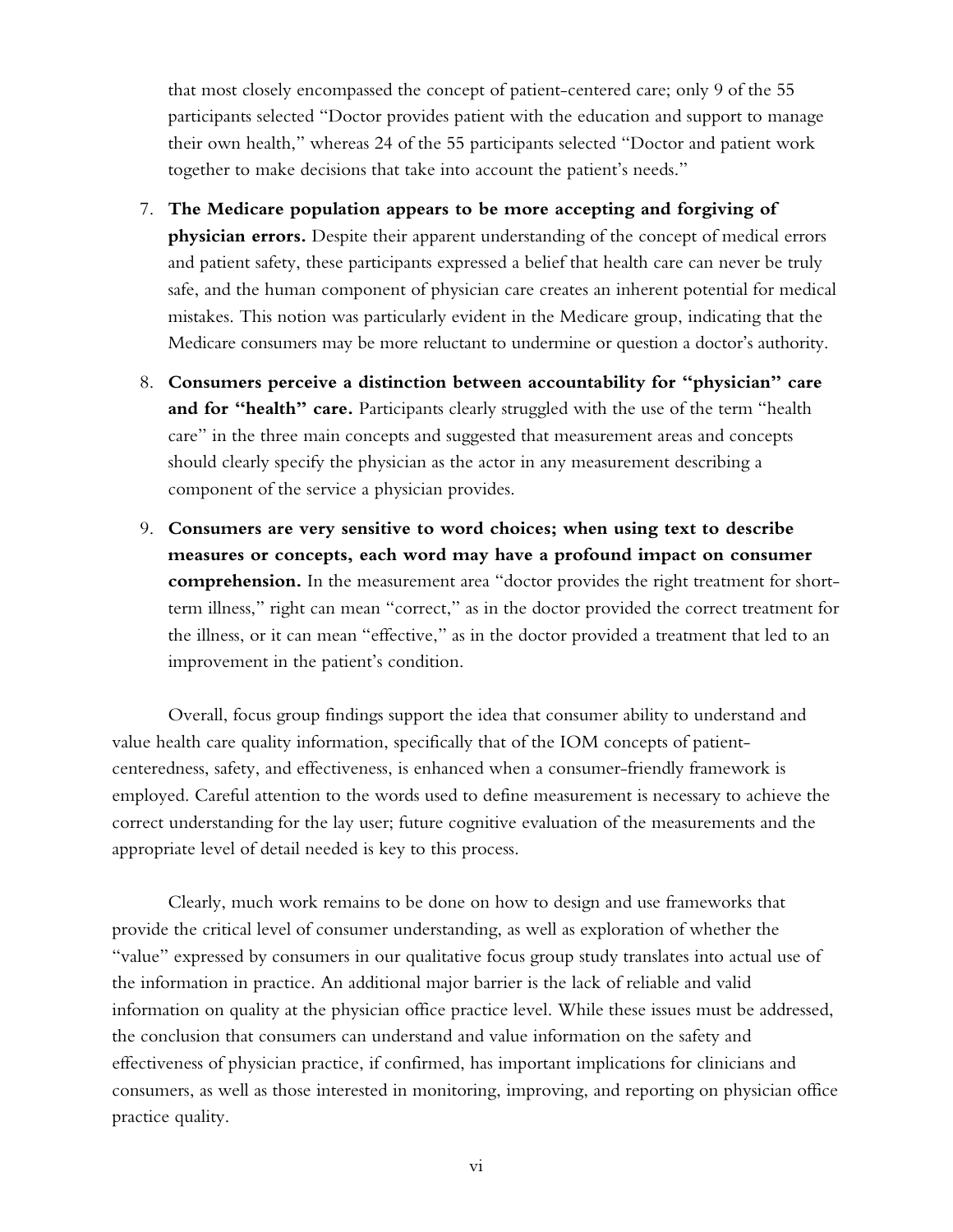## **EXPLORING CONSUMER PERSPECTIVES ON GOOD PHYSICIAN CARE: A SUMMARY OF FOCUS GROUP RESULTS**

### **INTRODUCTION**

### **The Need for a Meaningful Evaluation System**

As the science of performance measurement matures and public interest in information on health care quality grows, efforts to report quality information have expanded. To date, the most sophisticated forms of performance measurement and public reporting efforts have been limited to managed care organizations and, in a more limited manner, to hospitals and nursing homes. However, surveys indicate that consumers are most interested in information about quality of physician care. Efforts are underway by researchers to create performance evaluation measures and programs at the physician group and individual physician levels. In order to create evaluation systems that are meaningful to consumers, as well as purchasers or clinicians, researchers have been exploring what information related to the quality of physician care consumers feel they need or want.

#### **Obstacles to Assessing Consumer Preferences**

While a number of studies have been conducted on the kind of information consumers want, understanding consumer preferences has been hampered by a number of factors. The relatively complex nature of medical practice and its evaluation, the limited knowledge of consumers about the multiple domains of quality, and the lack of information on physician performance that is actually available have all led to instability in what consumers indicate is important in selecting physicians. Several investigators have also found that consumer preferences for information about physicians are influenced by what information they are given and how it is presented. Consumer reliance on limited information and the tendency to be easily swayed have contributed to what appears to be a major gap between what practitioners and quality experts see as critical to physician practice quality and how patients understand quality and use actual or experimental information to choose physicians. While physicians and quality experts see valid and reliable measures of safety, effectiveness, and efficiency as critical, studies of patient preferences suggest that patients rely almost exclusively on their own perceptions of care or on the experience and recommendations of friends and relatives, which are limited to a few basic characteristics of physician practice. This disconnect causes physicians to distrust the ability of consumers to use information on practice to choose wisely and casts considerable doubt on the future of consumers as an effective "lever" to drive quality improvement.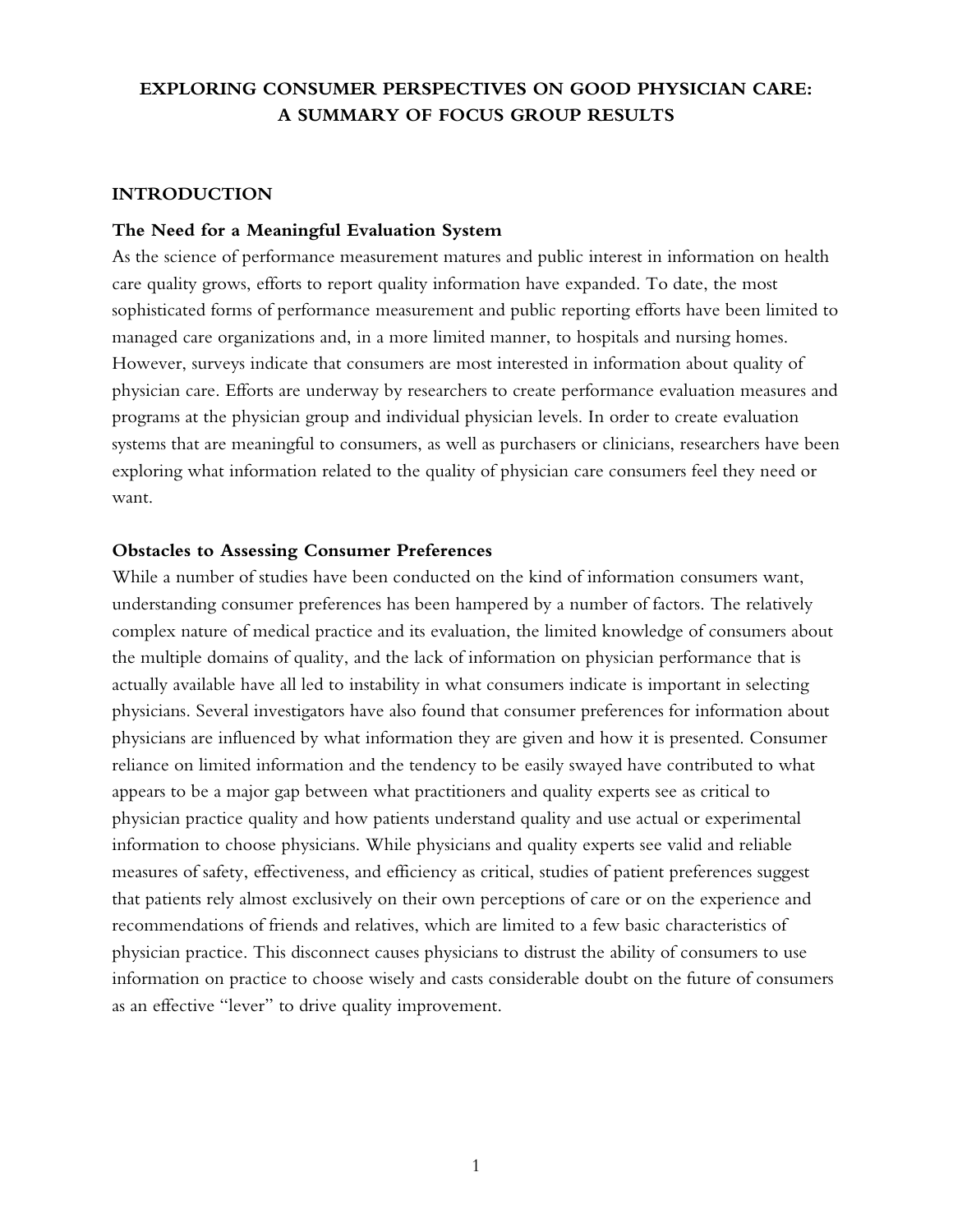### **METHODOLOGY: DESIGNING A FOCUS GROUP STUDY**

The study reported here is part of a multifaceted Commonwealth Fund–supported study, "Developing Patient-Centered Measures of Physician Quality," that explored consumer preferences for information about physicians as well as potential sources for information. The study was conducted by the National Committee for Quality Assurance (NCQA), a nonprofit oversight organization that evaluates and produces reports on the quality of health plans. After an extensive literature and "work in progress" search of research related to consumer preferences and use of information, the NCQA project team determined that there was a need for further work in the area using qualitative research methods. In consultation with members of the project advisory group (see Appendix E), the team developed a protocol for six focus groups consisting of a cross section of consumers of varying socioeconomic status and enrolled variously in commercial, Medicare, and Medicaid health insurance plans. The focus group exercises were conducted by the NCQA team between June 13 and 21, 2001.

A major goal of the focus groups was to determine if consumers could both understand and value not only their own perceptions of quality at the physician office level, but also the aspects of quality seen as important by physicians and experts. The team hypothesized that if consumers were given a carefully constructed frame of reference, they would be able to understand and value information related to domains of quality beyond patient-centered perceptions of care. An initial step in the focus groups was to elicit participant's ideas about areas of physician performance that would be useful in choosing a physician. Then the project team shared with the groups three of the main concepts of quality noted in two recent reports from the Institute of Medicine (IOM), *Envisioning the National Health Care Quality Report* and *Crossing the Quality Chasm: A New Health System for the 21st Century*: "Patient-Centered Care" (patientcenteredness), "Health Care That Works" (effectiveness), and "Safe Health Care" (safety).

The research was designed to:

- Determine whether presenting a framework for measuring physician performance would expand consumer understanding of physician quality;
- Determine if participants would understand and value the three concepts of good physician care: effectiveness, patient-centeredness, and safety;
- Explore different ways of describing the areas of physician performance so that it was most meaningful and understandable to consumers; and
- Examine whether participants understand the measurement areas for each concept and believe each measurement area represents good physician care.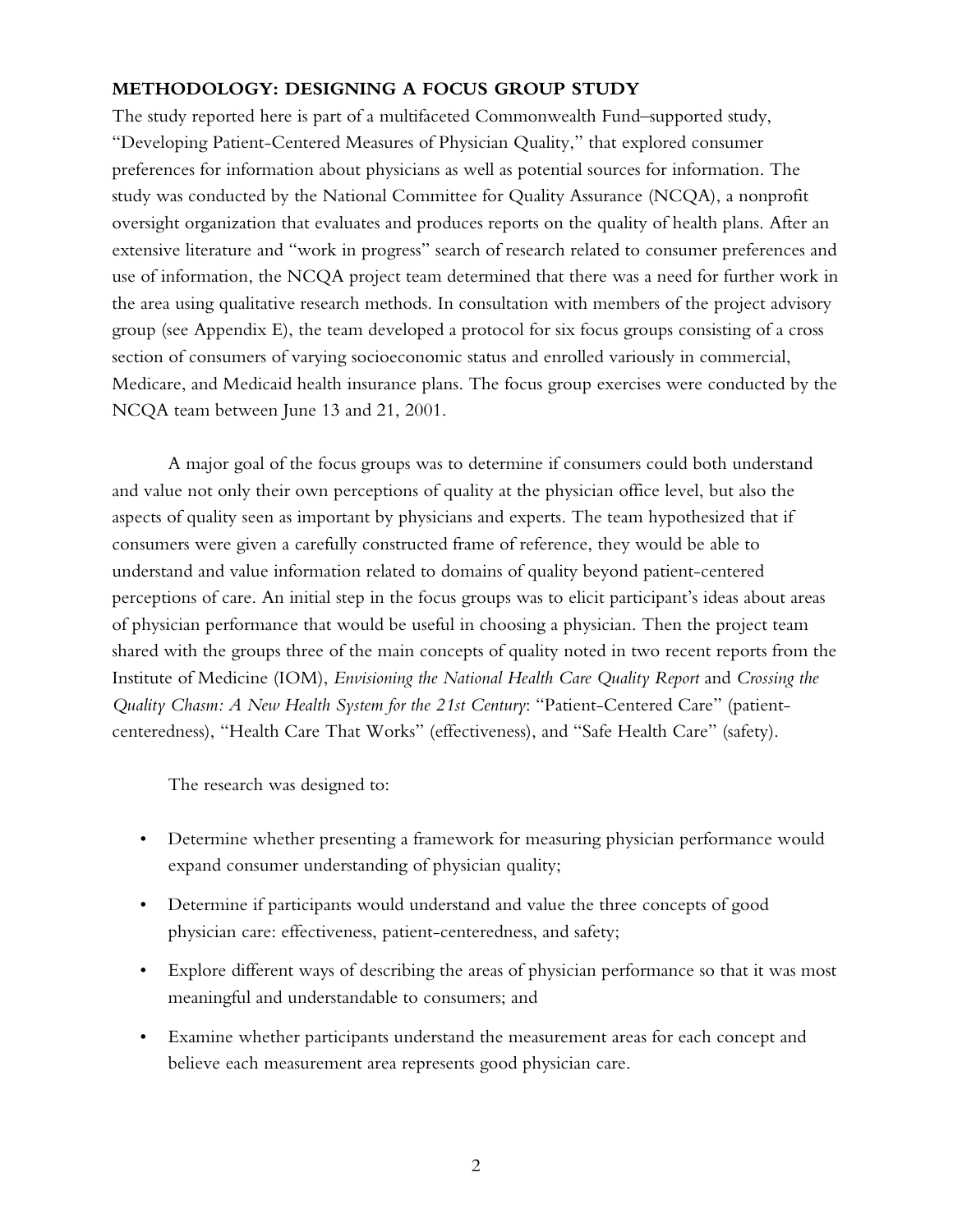NCQA contracted with The Family Research Group (FRG) to assist in the development of focus group protocols, to moderate the focus groups, and to draft an initial analysis of the groups. See Appendices A through D for detailed descriptions of focus group methodologies and protocols. In addition, staff worked closely with Judith Hibbard in the development of the focus group exercises and on the findings. Substantial input on the general conduct of the study and in understanding the results was also provided by an expert panel. See Appendix E for a list of the expert panel members.

### **MAJOR FINDINGS FROM FOCUS GROUP EXERCISES**

Each of the nine major findings from the focus groups is discussed in more detail below. When possible, we have included actual comments recorded during the focus groups. These comments appear in italics.

### **1. Consumers initially focused on the patient–doctor relationship.**

The initial focus group exercise asked participants to describe what constitutes good physician care. All of the focus groups dealt primarily with the dynamics of the patient–doctor relationship. The majority of initial responses called for empathetic qualities, such as "time," "personal attention," "caring," "good communication skills," "showing concern," and "good bedside manner." For example, participants said:

*"I want a doctor who is going to take his time… explain things to me and not rush me out of the office."* 

*"I want to be more than just an appointment."* 

*"It would be nice if they're concerned about your comfort... their staff should care, too."* 

*"A relationship is important… I want him to know my name."* 

These findings are consistent with current research showing that consumers are concerned about the patient–doctor relationship and its impact on their care. Consumers list most often the aspects of the interpersonal relationship between a patient and doctor such as communication, listening, and bedside manner, as the items they would like to know about physician care,. This is not surprising, since issues of the patient–doctor relationship and patient-centeredness are things patients are familiar with, without having a meaningful framework for understanding and using other types of quality information, such as information on effectiveness.

After the initial focus group exercise, safety and effectiveness frameworks were presented to the groups. Overwhelmingly the groups indicated that if information about these elements was available to them, they would review the data and use the information.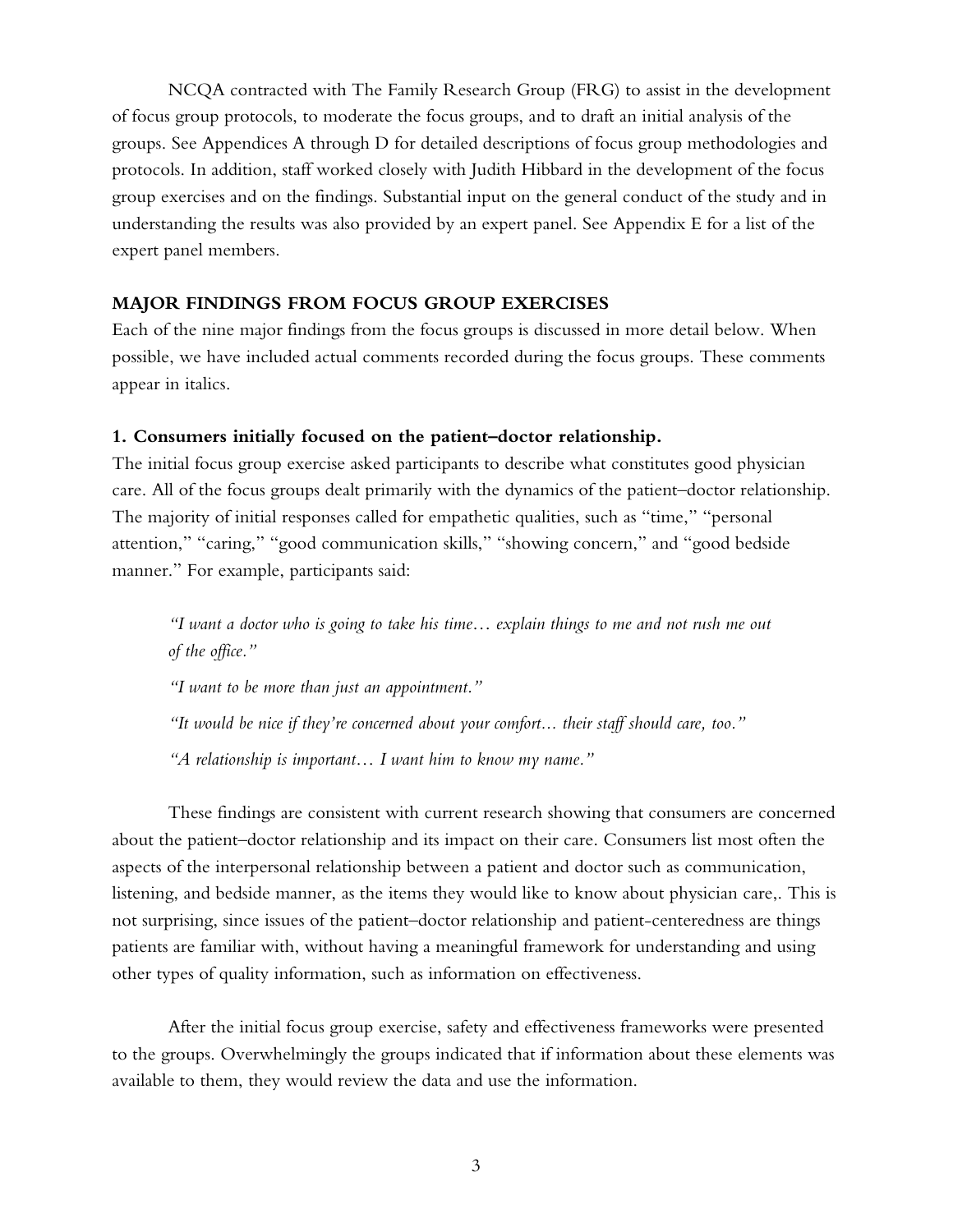**Implications:** These findings suggest that consumers value the patient-centered aspects of physician care. Some consumers may be more likely to prefer physicians who concentrate on building and maintaining meaningful relationships with their patients and involve the patient in the care process. However, framing quality information to help consumers understand the safety and effectiveness aspects of quality care provides another source of information that consumers will use when making choices.

## **2. Once given a framework, consumers valued the concepts of safety and effectiveness equally with patient-centeredness.**

One purpose of the focus groups was to determine whether consumers understand the concepts of effective, patient-centered, and safe health care. The moderator tested this hypothesis by presenting the concepts on poster boards and engaging the participants in a discussion about what they thought the concepts meant. This discussion was followed by the presentation of three definitions for each concept and a group discussion on how well the definitions described the concept. The focus groups revealed that, in general, the participants understood the concepts, although there were problems with language that the participants felt was confusing or vague.

For example, when asked "What is Patient-Centered Care?" most participants understood the concept:

*"Patient-focused… you have a voice in your care." "Accessible." "You have a relationship… he knows your name." "Doesn't rush… takes time to explain to you what's going on."* 

Some participants, however, were confused by the concept:

*"It's a center for patients." "It's a place where patients go… like a clinic."* 

Throughout the discussions, the participants struggled to create a better way of phrasing the concept behind Patient-Centered Care. After several sessions, members from one group suggested that the term "patient–doctor relationship" is a better term to reflect the concept of Patient-Centered Care. Later groups agreed with this term, indicating that "patient–doctor relationship" more clearly indicates a mutually respectful relationship with two-way communication and shared decision-making between the patient and the doctor.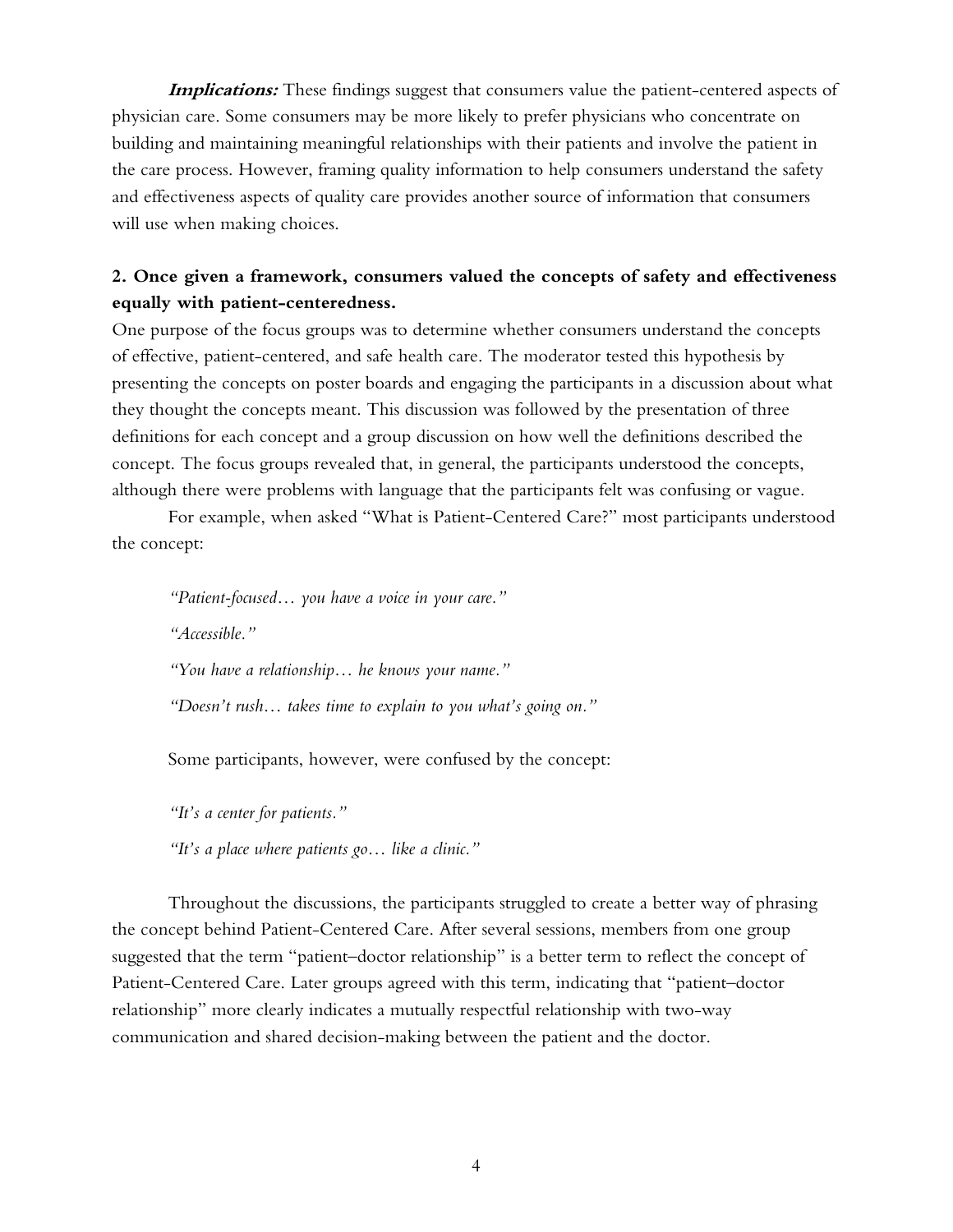In contrast to Patient-Centered Care, the majority of participants understood the concepts of Health Care That Works and Safe Health Care. The participants described Health Care That Works as:

*"Effective." "Consistent." "Preventive and corrective care."* 

The participants described Safe Health Care as:

*"The doctor does not give you medicine you're allergic to." "Doing the right thing, the right way."* 

**Implications:** Consumers comprehend the IOM concepts of effectiveness, patientcenteredness, and safety when the concepts are phrased using consumer-friendly terms. All three terms resonate with consumers, although the specific wording of the concepts may affect comprehension, as was seen in the case with Patient-Centered Care. The three concepts from the IOM report could provide the foundation for an effective framework for health care quality information for consumers.

## **3. To a lesser extent, consumers also understood many of 12 specific measurement areas associated with the three main concepts (see Appendix D).**

While the three main concepts of effectiveness, patient-centeredness, and safety may provide the foundation for a framework for quality information, developers of quality information must pay attention to the construction and portrayal of the individual measurement areas that comprise each concept. As described in the protocol in Appendix A and the list in Appendix D, the moderator presented 12 measurement areas to the focus group participants. The participants then were instructed to categorize the measurement areas under one of the two concepts, Health Care That Works or Safe Health Care.

Participants understood most measurement areas and were generally able to identify whether a measurement area was categorized under Health Care That Works or Safe Health Care. However, there was some confusion over items that could be interpreted in more than one way. For example, staff considered the measurement area "doctor identifies illness early" to be categorized under Health Care That Works, since this measurement area applies to preventive care (e.g., mammography). In contrast, a few participants felt that a doctor who did not identify illness early by failing to screen for cancer was risking a patient's safety and therefore categorized this concept under Safe Health Care.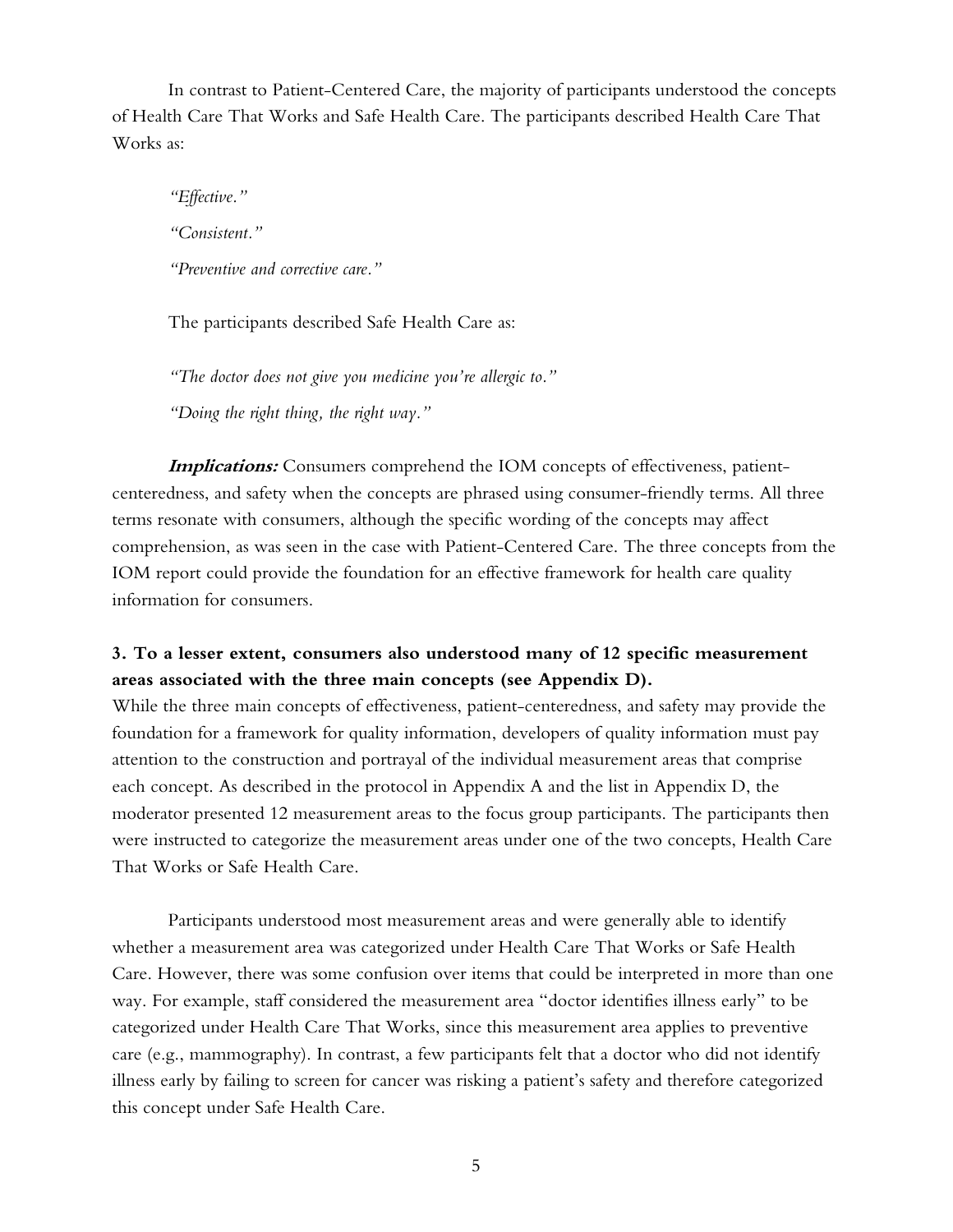The results from the categorization exercise, by measurement area, are given below. The numbers appearing under the Health Care That Works and Safe Health Care columns indicate the number of participants that categorized each measurement area under that concept. Stars indicate the concept that staff felt most closely corresponded with the measurement area.

| Measurement Area                                                 | <b>Health Care</b><br>That Works | Safe Health<br>Care |
|------------------------------------------------------------------|----------------------------------|---------------------|
| "Doctor provides the right treatment for short-term illness."    | $40\star$                        | 15                  |
| Example: Doctor provides antibiotics for strep throat infection. |                                  |                     |

The majority of participants clearly understood this measurement area. Some participants who selected Safe Health Care reported that they did so because of the example. As one participant explained, if a physician provides the wrong prescription for strep throat, this would harm the patient and threaten patient safety. This finding was instructive, as staff had intended to use the word "right" to indicate "effective." Other participant comments about this measurement area included:

*"If it works… and the patient gets well, the right care has been given."* 

*"Good results. It's effective."* 

*"It's one visit… you're done."* 

| <b>Measurement Area</b>                                                     | <b>Health Care</b><br>That Works | Safe Health<br>Care |
|-----------------------------------------------------------------------------|----------------------------------|---------------------|
| "Doctor writes accurate prescriptions."                                     |                                  | $53\star$           |
| <i>Example:</i> Doctor writes prescriptions that can be accurately<br>read. |                                  |                     |

Based on the participants' feedback, this measurement area and example were very clear. In one participant's words:

*"If you're given the wrong prescription… it's clearly a mistake. That's unsafe."* 

| Measurement Area                                                                | <b>Health Care</b><br>That Works | Safe Health<br>Care |
|---------------------------------------------------------------------------------|----------------------------------|---------------------|
| "Doctor has up-to-date patient records."                                        |                                  | $50*$               |
| <i>Example:</i> Doctor has up-to-date information on patient drug<br>allergies. |                                  |                     |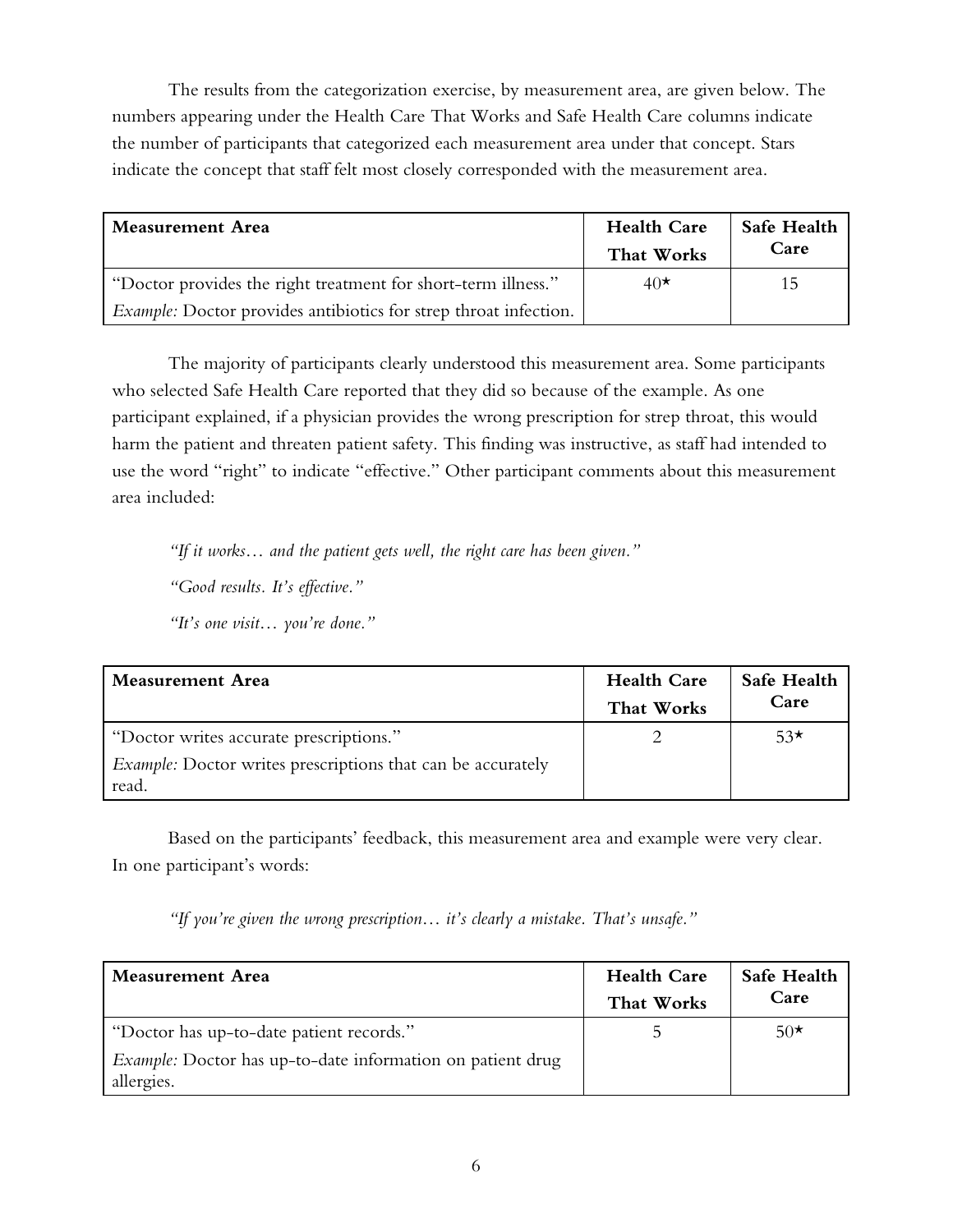This measurement area and example were also very clear to the participants. For example, the participants stated:

*"A doctor needs to know about allergies, otherwise it would be unsafe."* 

*"If he doesn't keep accurate records and know your history… mistakes will happen."* 

| Measurement Area                                                                          | <b>Health Care</b><br>That Works | Safe Health<br>Care |
|-------------------------------------------------------------------------------------------|----------------------------------|---------------------|
| "Doctor follows up with patient after a serious illness."                                 | $43\star$                        |                     |
| <i>Example:</i> Doctor ensures stroke patients get the right amount<br>of rehabilitation. |                                  |                     |

The majority of participants clearly understood the measurement area. Again, some participants who selected Safe Health Care felt that the example's use of "right" swayed them to Safe Health Care. In their words:

*"Follow-up is health that is effective."* 

*"It ensures the 'right' amount… no mistakes."* 

*"I'm a cancer patient in remission. If a doctor doesn't follow up with me, that's unsafe."* 

| Measurement Area                                                | <b>Health Care</b><br>That Works | Safe Health<br>Care |
|-----------------------------------------------------------------|----------------------------------|---------------------|
| "Doctor provides the right treatments for ongoing illness."     | $32\star$                        | 23                  |
| <i>Example:</i> Doctor gives the right medication for diabetes. |                                  |                     |

This measurement area and example confused participants. Here again, the word "right" communicates the "possibility of a mistake" and sways participants to Safe Health Care while NCQA staff felt this measurement area should be categorized under Health Care That Works. For example, the participants said:

*"Safe Health Care… if you get the wrong medication, it's not safe."* 

*"Does the word 'right' mean, right-correct or right-successful?"* 

| <b>Measurement Area</b>                                             | <b>Health Care</b><br>That Works | Safe Health<br>Care |
|---------------------------------------------------------------------|----------------------------------|---------------------|
| "Doctor's license is in good standing."                             |                                  | $50*$               |
| <i>Example:</i> Doctor has no disciplinary actions against license. |                                  |                     |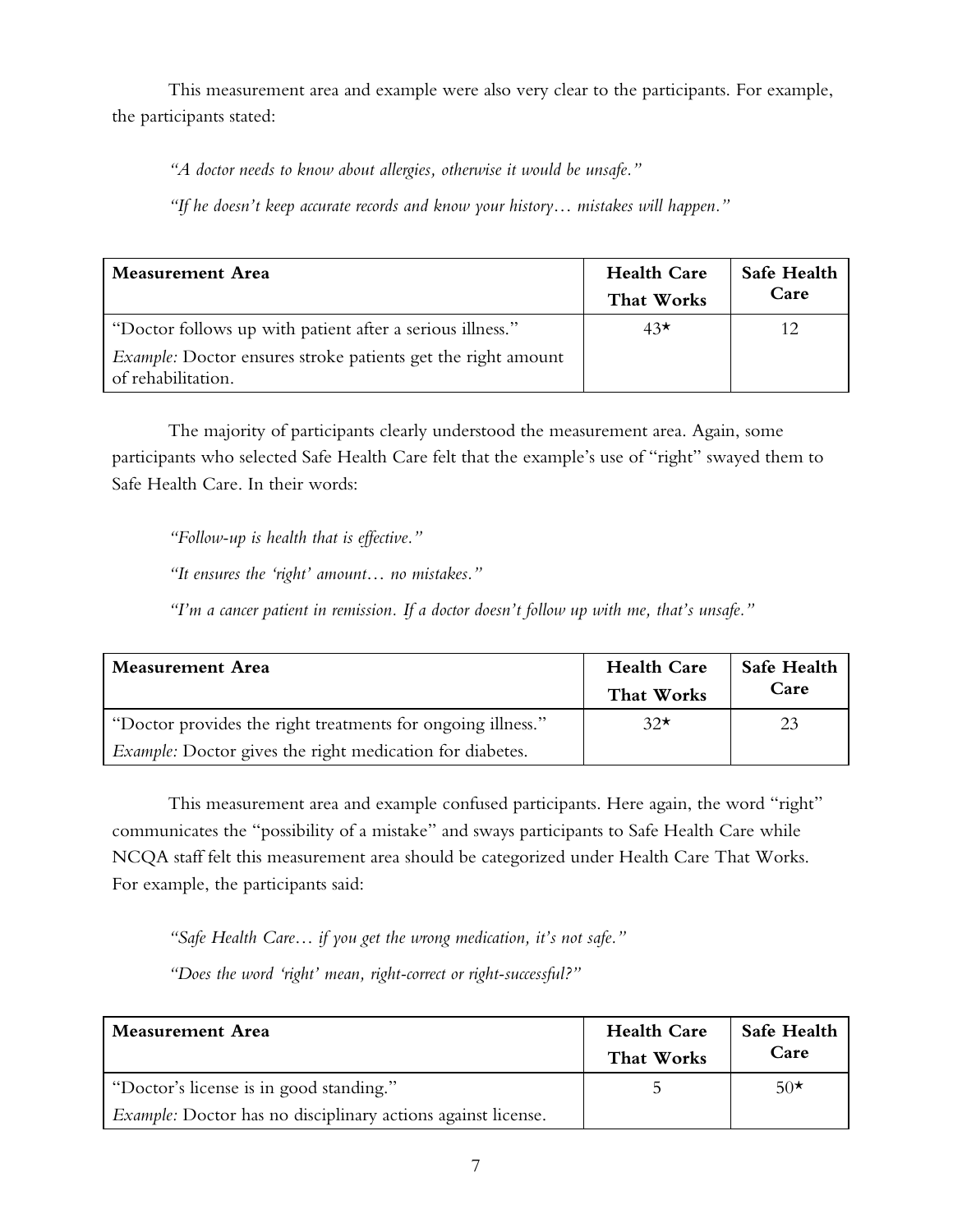This measurement area and example were very clear. In one participant's words:

| Measurement Area                                                                      | <b>Health Care</b><br>That Works | Safe Health<br>Care |
|---------------------------------------------------------------------------------------|----------------------------------|---------------------|
| "Doctor follows the recommended procedures when<br>performing surgery in the office." |                                  | $53\star$           |

*"If his license is taken away… he's done something that's not safe."* 

This measurement area and example were very clear. The participants were able to categorize this measurement area under Safe Health Care:

*"It would be unsafe to have dirty equipment."* 

*Example:* Doctor's tools are properly cleaned and sterilized.

*"Even if he cleans his tools it doesn't mean that he will perform effective surgery."* 

| <b>Measurement Area</b>                                                         | <b>Health Care</b><br>That Works | Safe Health<br>Care |
|---------------------------------------------------------------------------------|----------------------------------|---------------------|
| "Doctor ensures proper maintenance and storage of<br>equipment and medication." |                                  | $45\star$           |
| <i>Example:</i> Doctor ensures that medications are properly<br>labeled.        |                                  |                     |

This measurement area and example were not confusing. While NCQA staff felt this measurement area should be categorized under Safe Health Care, a few participants attributed dispensing the proper medicine as falling under Health Care that Works. However, the majority of participants categorized this measurement area under Safe Health Care. In their words, this measurement area can be defined as:

*"Putting safety first."* 

*"If it's not labeled correctly, it's likely to be unsafe."* 

| Measurement Area                         | <b>Health Care</b><br>That Works | Safe Health<br>Care |
|------------------------------------------|----------------------------------|---------------------|
| "Doctor identifies illness early."       | $44\star$                        |                     |
| <i>Example:</i> Doctor tests for cancer. |                                  |                     |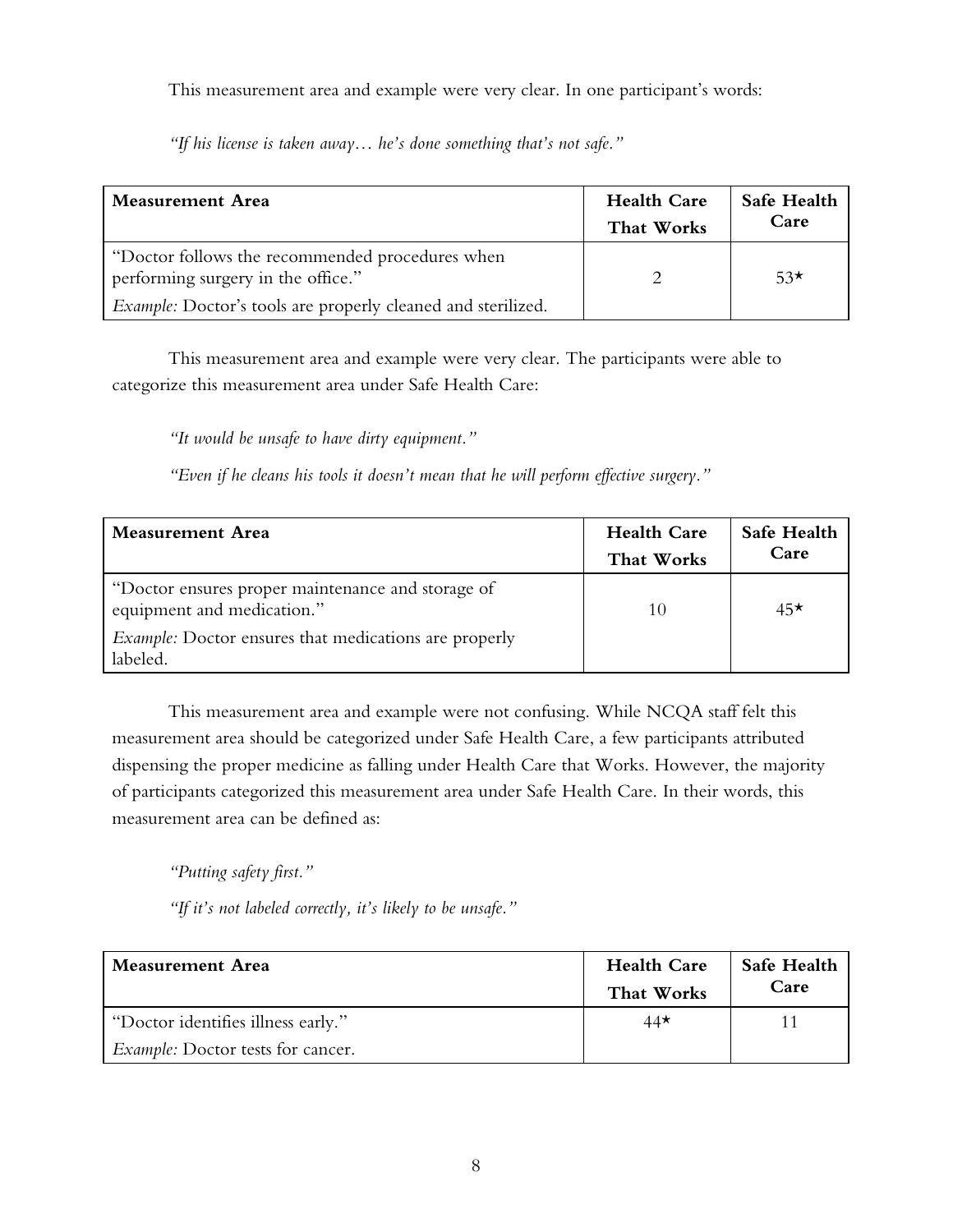This measurement area and example were not confusing. While a few participants mentioned that failing to test for disease would be unsafe, most participants categorized it under Health Care That Works:

*"The doctor is proactive… following through. That's effective."* 

| <b>Measurement Area</b>                                                                         | <b>Health Care</b><br>That Works | Safe Health<br>Care |
|-------------------------------------------------------------------------------------------------|----------------------------------|---------------------|
| "Doctor has systems that ensure patients gets test results<br>without mix-up or delay."         | 27                               | $28*$               |
| Example: Doctor notifies patient of blood test results as soon as<br>the results are available. |                                  |                     |

Both the measurement area and example initially confused participants, although after a group discussion many later confirmed that they understood the concept. Some participants felt that the phrase "without mix-up" indicates a lack of mistakes, leading the participant to categorize the measurement area under Safe Health Care. Other participants felt that the idea of "without… delay" communicates that the doctor is "providing good care" and therefore categorized the measurement area under Health Care that Works. The participants' words reflect this conflict:

*"Mix-up or delay is a safety issue."* 

*"If your tests come back and the doctor's office calls you right away, you're not sitting there waiting. He cares about how you feel."* 

| <b>Measurement Area</b>                                              | <b>Health Care</b><br>That Works | Safe Health<br>Care |
|----------------------------------------------------------------------|----------------------------------|---------------------|
| "Doctor has adequate experience performing a specific<br>procedure." | 23                               | $31\star$           |
| <i>Example:</i> Number of times the doctor has performed heart       |                                  |                     |
| surgery.                                                             |                                  |                     |

Participants who selected Safe Health Care were more likely to rationalize that if the doctor is inexperienced that's unsafe. Participants who selected Health Care that Works noted that experience is "effective" medicine:

*"If the doctor has never done [surgery]… it's unsafe." "The doctor with more experience is more effective."*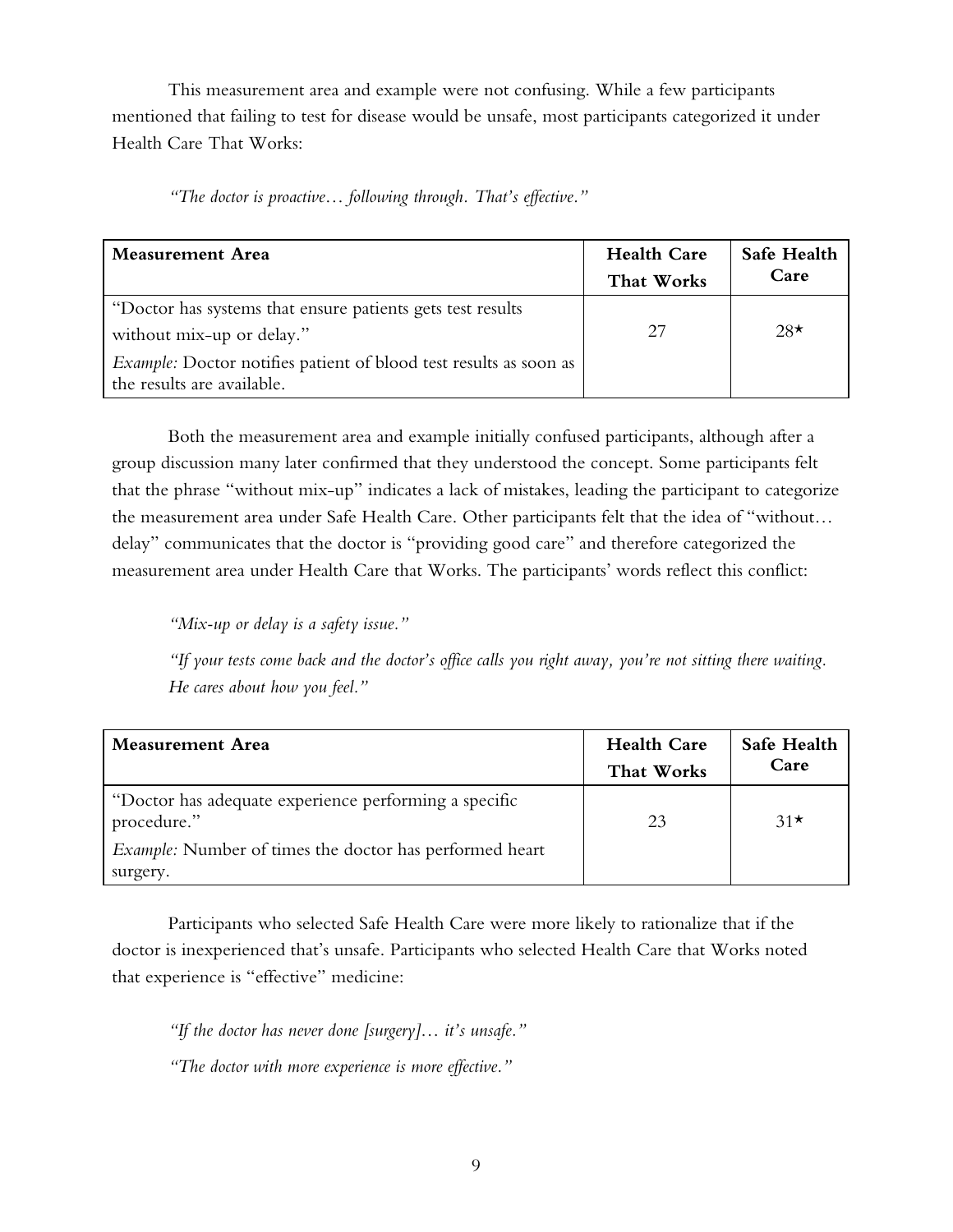| Measurement Area                                                     | <b>Health Care</b> | Safe Health |
|----------------------------------------------------------------------|--------------------|-------------|
|                                                                      | That Works         | Care        |
| "Doctor provides preventive care at the right time."                 | $46*$              |             |
| <i>Example:</i> Doctor offers flu shots to patients prior to the flu |                    |             |
| season.                                                              |                    |             |

This measurement area and example were very clear:

*"He knows effective medication for prevention."* 

*"This is preventive medicine. It works."* 

**Implications:** The results from this exercise confirm that the concepts of effectiveness and safety are not completely discrete ideas, but involve a degree of overlap. Indeed, many participants indicated that a doctor that did not provide effective care was threatening a patient's safety. The indelible link between these concepts may make the categorization of individual measures under those concepts more challenging. It seems that when the measure suggests any possible "harm" some consumers think this means "safety." Perhaps safety needs to be framed more in terms of mistakes to help differentiate it from effectiveness. Clearly, more research will need to be done before individual measures are "mapped" to the concepts of effectiveness and safety for use in various reporting mechanisms.

**4. As has been noted in prior research, socioeconomic status and education affected comprehension of some high-level concepts.**To some extent, the focus groups were controlled for certain key demographics, such as socioeconomic status and education level. Results from two groups, the Medicaid group and the "blue collar" group, were analyzed to determine whether socioeconomic status affected the consumers' ability to comprehend and their willingness to value the three main concepts and the more detailed measurement areas.

The moderator and staff in attendance felt that the participants in the Medicaid and "blue collar" groups struggled with understanding the concepts and measurement areas and were less able to describe how these areas relate to good physician care. However, there were no clear patterns in either the written exercises or dialogue that allow for drawing conclusions on the characteristics or severity of this problem.

**Implications:** Additional research must be conducted to probe whether individuals of lesser socioeconomic status have information needs and preferences that differ from other demographic groups. Developers of measures and reporting frameworks must ensure that products are accessible and understandable by individuals of all socioeconomic backgrounds.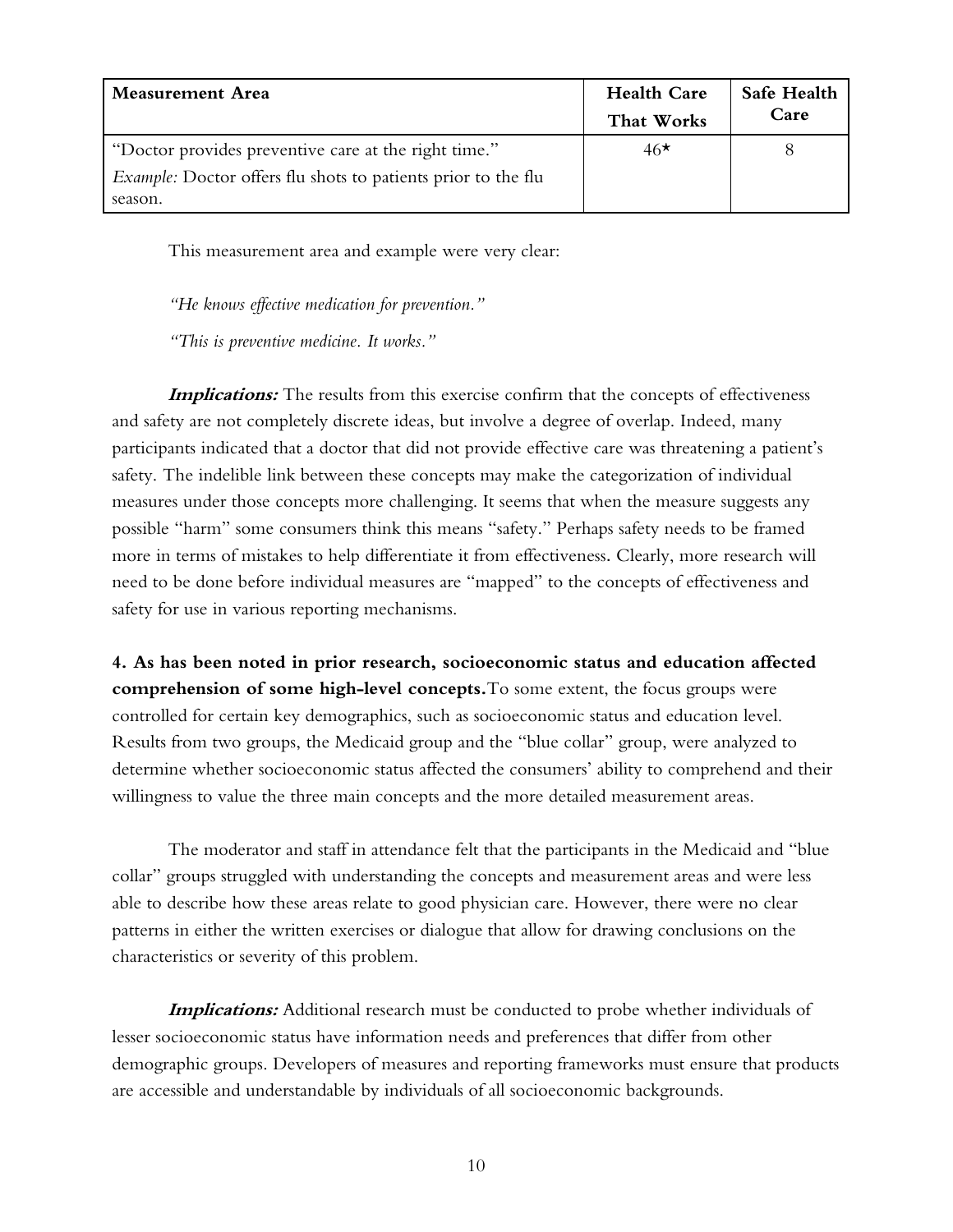## **5. The Medicare population, more than other consumer groups, tended to equate good physician care with aspects of the patient–doctor relationship and to a lesser extent with the level of a doctor's experience.**

As described in Finding #1, consumers often value most aspects of the interpersonal relationship between a patient and doctor such as communication, listening, and bedside manner. This is not surprising, since issues of the patient–doctor relationship and patient-centeredness are what patients are familiar with. These ideas are consistent with current research. Through these focus groups, we have learned that the addition of a meaningful framework enhances consumers' ability to understand and value health care quality information, such as information on effectiveness of care.

*"I want a doctor who is going to take his time… explain things to me and not rush me out of the office."* 

*"I want to be more than just an appointment."* 

*"It would be nice if they're concerned about your comfort... their staff should care, too." "A relationship is important… I want him to know my name."* 

To a lesser extent, participants offered traits such as "knowledgeable," "trustworthy reputation," and "experience" as indicators of a good physician. Interestingly, few participants directly referred to qualities related to clinical effectiveness or positive outcomes, such as "prescribing the appropriate medicine" and "making me better" when asked open-ended questions without having a framework or context for the information.

During this exercise, the participants were asked whether they value having access to information on physician quality. The participants overwhelmingly responded that information on physician quality is extremely important and desirable:

*"Your life depends on [the doctor] you see… [information on quality] is extremely important."* 

**Implications:** Consumers are very interested in knowing and using other quality measures of physician care. Although additional research is needed, the Medicare population concepts of clinical effectiveness appear to differ from other populations. Nevertheless, these findings demonstrate that consumers are highly interested in having access to information that provides insight into the quality of care that a physician provides.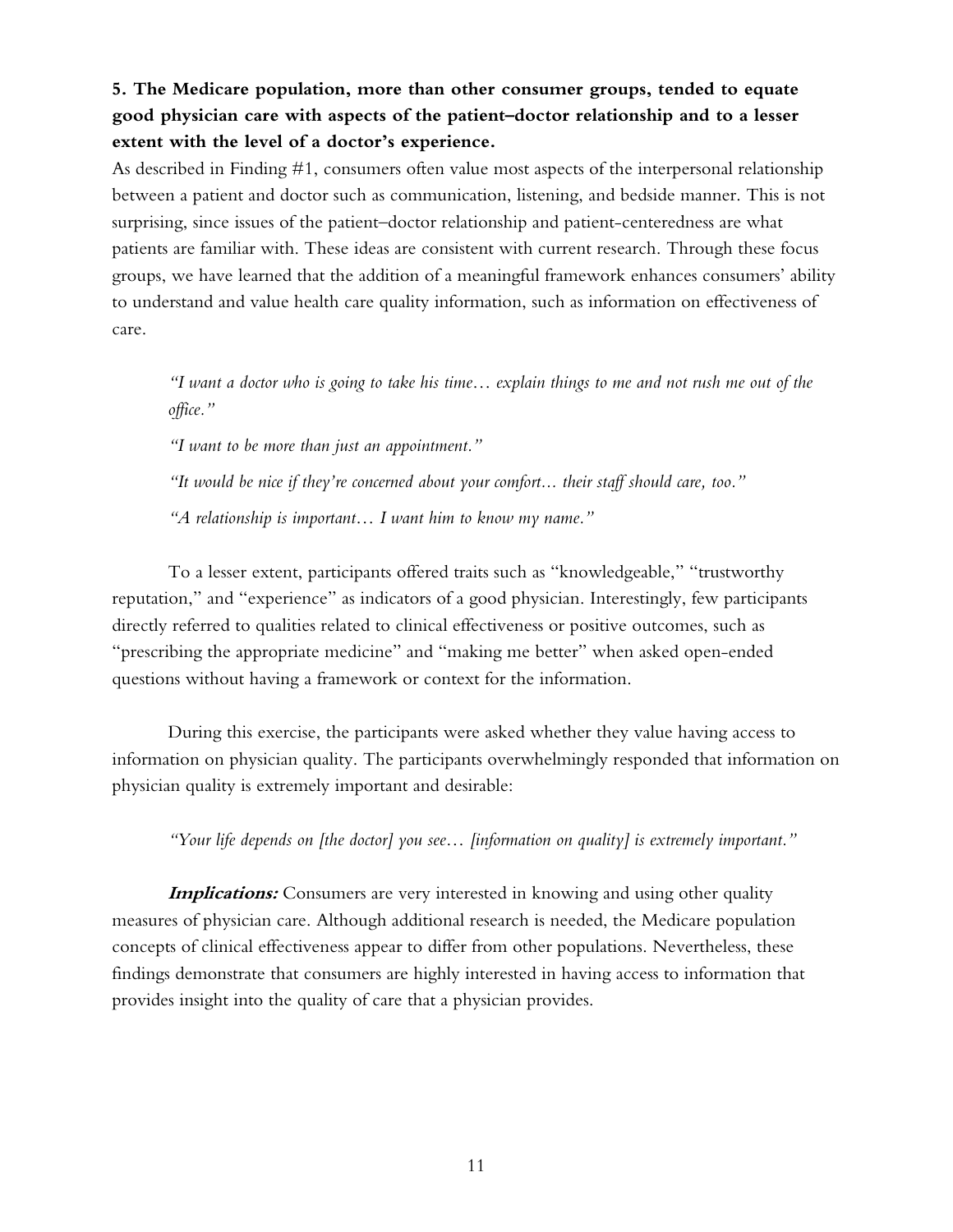**6. Consumers want to work together with their physicians and be included in the decision-making process but do not want to assume sole or primary responsibility for their care.**Recent shifts in the U.S. health care system have put a greater focus on the role of the individual consumer in managing both their health and their health care benefits. Insurance product types that emphasize the role of the individual consumer, such as defined contribution models, have received increased attention as employers and the health care system struggle to control escalating costs. Similarly, disease management programs, many of which focus on the role of the patient to self-manage their condition, have become widely employed as an effort to address many of the chronic diseases that require extensive resources to manage and treat. With this increased emphasis on the individual's responsibility for their own health and health care, it is important to investigate consumers' perspectives on their enhanced role in the health care system.

During the focus group sessions, the moderator described Patient-Centered Care as "being responsive to and respectful of patients" and "making sure patients have what they need to participate in their own care." The moderator presented several definitions of Patient-Centered Care, and participants were asked to discuss each definition and choose the one that best represented the concept. These definitions were:

- Doctor has good communication skills and works with the patient to manage his or her own health.
- Doctor and patient work together to make decisions that take into account the patient's needs.
- Doctor provides patient with the education and support to manage his or her own health.

The participants clearly preferred definitions of Patient-Centered Care that focused on a reciprocal relationship between the patient and the doctor, two-way communication, and shared decision-making. The participants disliked the definition "doctor provides patient with the education and support to manage his or her own health," perceiving this as emphasizing one-way communication that leaves the patient to make decisions on his or her own. Several participants specifically disliked this definition because they felt that the "doctor is the expert" and that patients are ill equipped to make these decisions on their own.

Below is a summary of the participants' selections of the definition that is most meaningful and most closely describes the concept of Patient-Centered Care.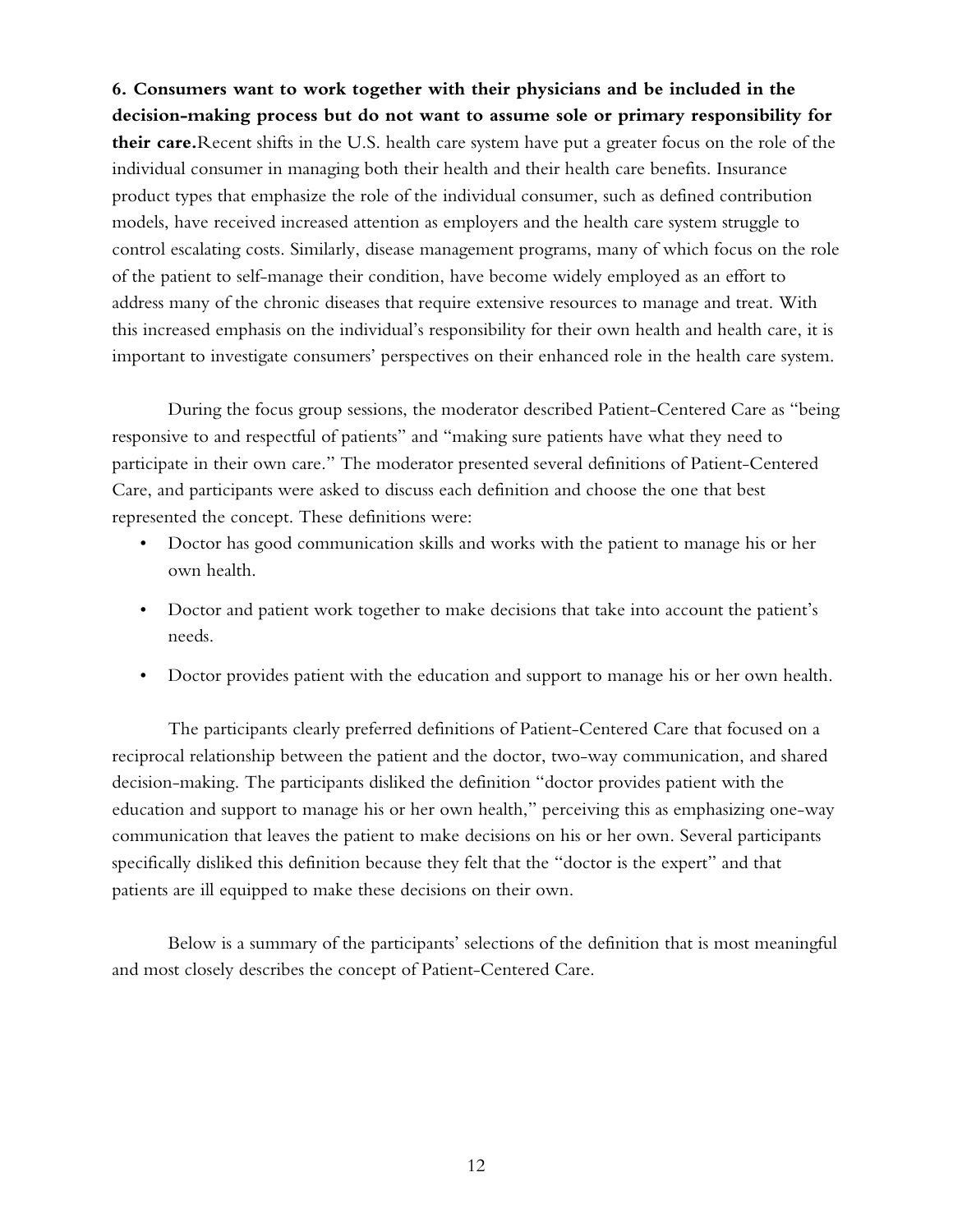| Number of participants  |                                                                                                       |
|-------------------------|-------------------------------------------------------------------------------------------------------|
| who selected definition | Definition                                                                                            |
| 22                      | "Doctor has good communication skills and works with the patient<br>to manage his or her own health." |
| 24                      | "Doctor and patient work together to make decisions that take into<br>account the patient's needs."   |
|                         | "Doctor provides patient with the education and support to manage<br>his or her own health."          |

The two favored definitions communicate an emphasis on a reciprocal, two-way relationship. "Doctor has good communication skills and works with the patient to manage his or her own health," echoed participants' desires for good communication and attention. For example, the participants said:

*"'Communication skills' are important."* 

*"'Works with'" tells me he will completely understand my situation."* 

For those participants who selected an alternate definition, the language "to manage his or her own health" seems to remove some of the responsibility from the doctor.

Again, "Doctor and patient work together to make decisions that take into account the patient's needs," echoed participants' desires with the words, "work together to make decisions." In the participants' own words:

*"'Work together' means that I have a say in my care." "They will deal with me as a whole person… my needs…. not just my illness."* 

In contrast, the definition "Doctor provides patient with the education and support to manage his or her own health" was interpreted as a one-way communication with the primary responsibility on the patient. In one participant's words:

*"I want someone who works with me… I don't want to manage my own health."* 

**Implications:** Some consumers may be reluctant to accept a new role in the changing health care system that places a greater emphasis on their responsibility for being active or even proactive partners in managing their own health. These consumers seem to have firmly rooted ideas that the physician "is the expert" and that the reason why they have health insurance is for someone else to take care of certain things and make certain decisions. Despite these strong views, consumers do desire a voice in the decisions about their health care. Employers and health plans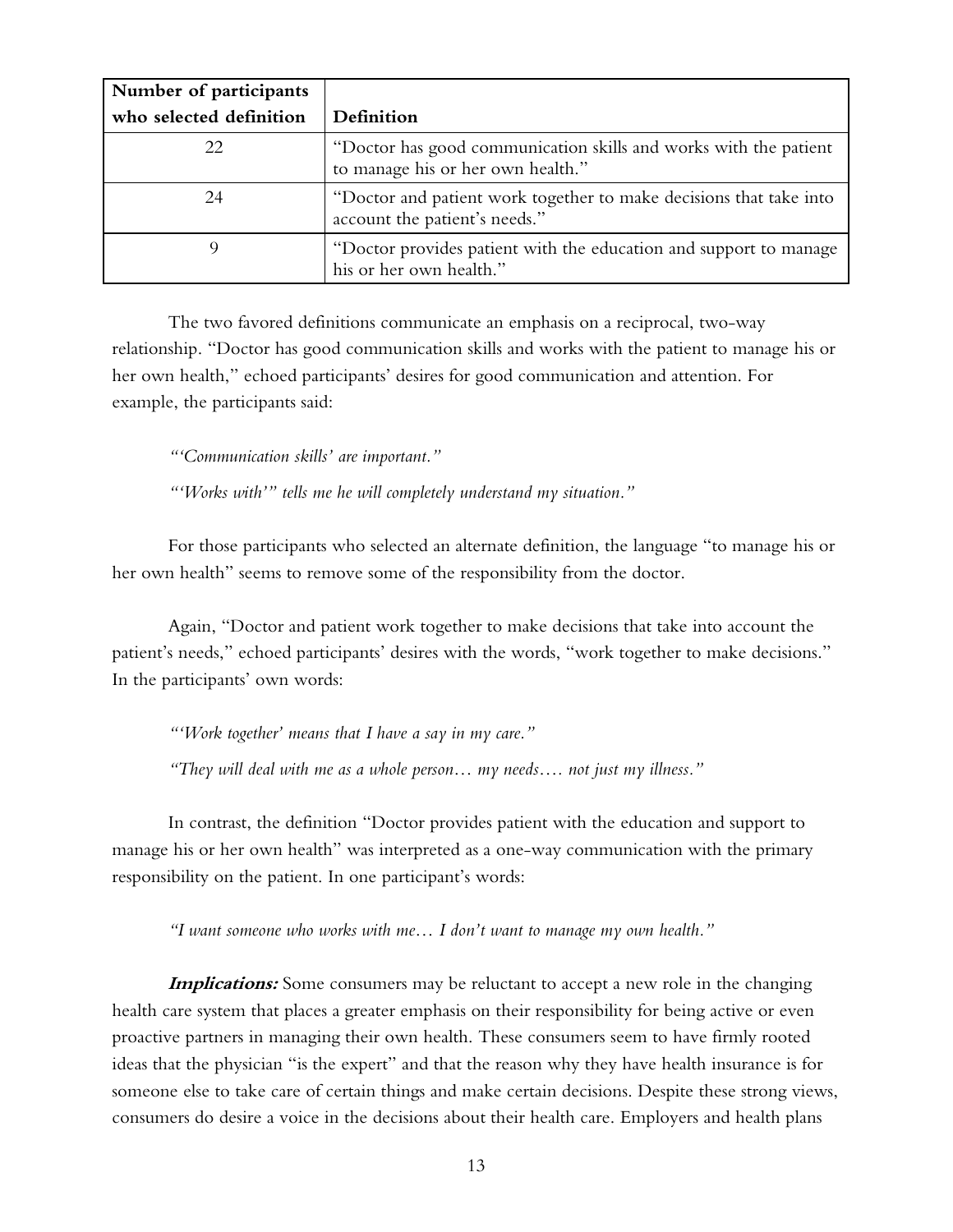that wish to promulgate products and systems that place a greater emphasis on the consumers' role will need to closely manage the message about how much responsibility is expected of the patient. For measure development activities and reporting frameworks, effort must be made to include dimensions of how well a physician communicates with patients and provides a voice for the patient in decision-making.

## **7. The Medicare population appears to be more accepting and forgiving of physician errors.**

The participants in NCQA's focus groups recognized that safety is an important issue in health care and were able to note several examples of medical errors (e.g., prescribing the wrong drug or operating on the wrong limb). Despite this awareness, participants in all of the groups expressed a belief that health care can never be truly safe and that the human component of physician care creates an inherent potential for medical mistakes. This notion was particularly evident in the Medicare group, indicating that the Medicare consumers may be more reluctant to undermine or question a doctor's authority.

For the focus group exercises, the moderator described the concept of Safe Health Care as "Preventing harm that can occur through medical mistakes" and "Ensuring that there is no harm to patients because of mistakes or poor practices." The moderator presented several definitions of Safe Health Care and participants were asked to discuss each definition and choose the one that best represented the concept of Safe Health Care. These definitions were:

- Doctor follows processes that prevent errors that could harm patients.
- Doctor follows practices that minimize mistakes and accidental harm to patients.
- Doctor uses processes to guard against mistakes so patients are not harmed by the treatment.

The following table summarizes participants' selections based on the one definition that they felt is most meaningful and most closely describes the concept of Safe Health Care.

| Number of participants   |                                                                                                   |
|--------------------------|---------------------------------------------------------------------------------------------------|
| who selected definition: | Definition                                                                                        |
| 26                       | "Doctor follows processes that prevent errors that could harm<br>patients."                       |
| 8                        | "Doctor follows practices that minimize mistakes and accidental<br>harm to patients."             |
| 21                       | "Doctor uses processes to guard against mistakes so patients are not<br>harmed by the treatment." |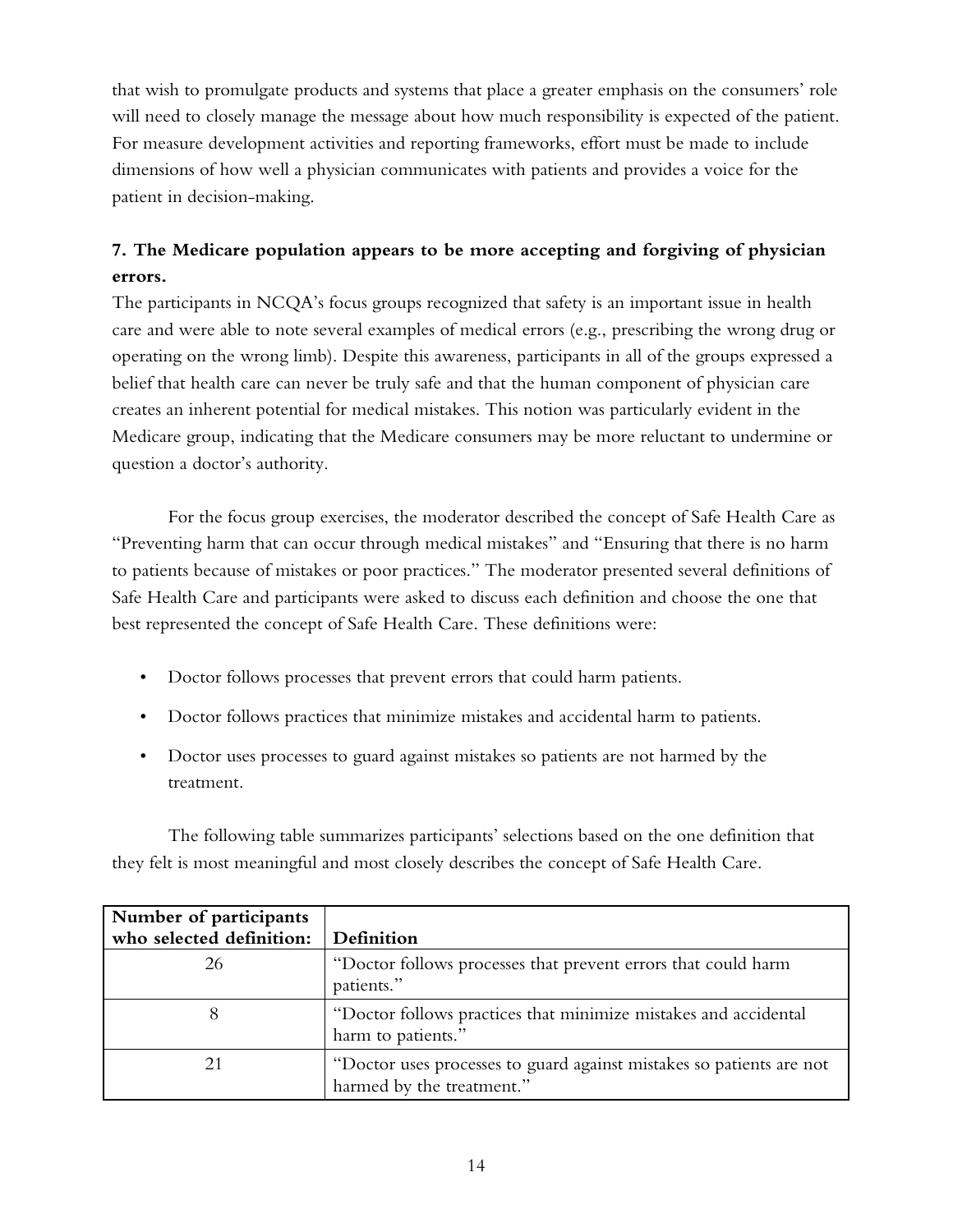With this exercise, some participants were concerned by the use of certain words. For example, the majority of participants favored the definition "Doctor follows processes that prevent errors that could harm patients." However, their rationale for this choice was based on the fact that they disliked some of the words used in the other definitions:

*"I don't like, 'guard against" or 'minimize…' 'Prevent errors' sounds more positive."* 

The second most favored was the definition "Doctor uses processes to guard against mistakes so patients are not harmed by the treatment." Participants favoring this definition stated:

*"You can only 'guard against,' you can not prevent errors."* 

*"It encompasses the other two definitions."* 

*"Accidents do occur... this definition takes that into account and I like, 'are not harmed by the treatment'."* 

Some participants rejected the definition "Doctor follows practices that minimize mistakes and accidental harm to patients" because of its negative tone, indicating that some words used to describe measurement concepts may be so strong that the words divert attention from the information communicated through the measure. For example, one participant disliked the definition because:

*"It's such a negative statement… it scares me."* 

In addition to strongly worded negative terms, participants did not like some terms that neither the moderator nor NCQA staff had predicted. In several focus group sessions, participants preferred the word "processes" to the word "practices" when used in the context of office processes or practices. This was true even by participants who selected a definition that used the word "practices" but who indicated a dislike for the term when the group discussed the term out of the context of the definition.

**Implications:** It appears that many consumers have adopted fatalistic beliefs regarding the ability for the health care system to prevent medical errors and mistakes. This idea must be further tested to confirm whether this is a widespread view among consumers. If this belief is prevalent, then national education efforts should be employed to inform the public about variation in safety and substantial problems with medical errors. Until consumers understand that medical errors can be prevented, they may devalue or misunderstand quality of care information that addresses the ability of doctors or the health care system as a whole to protect patient safety.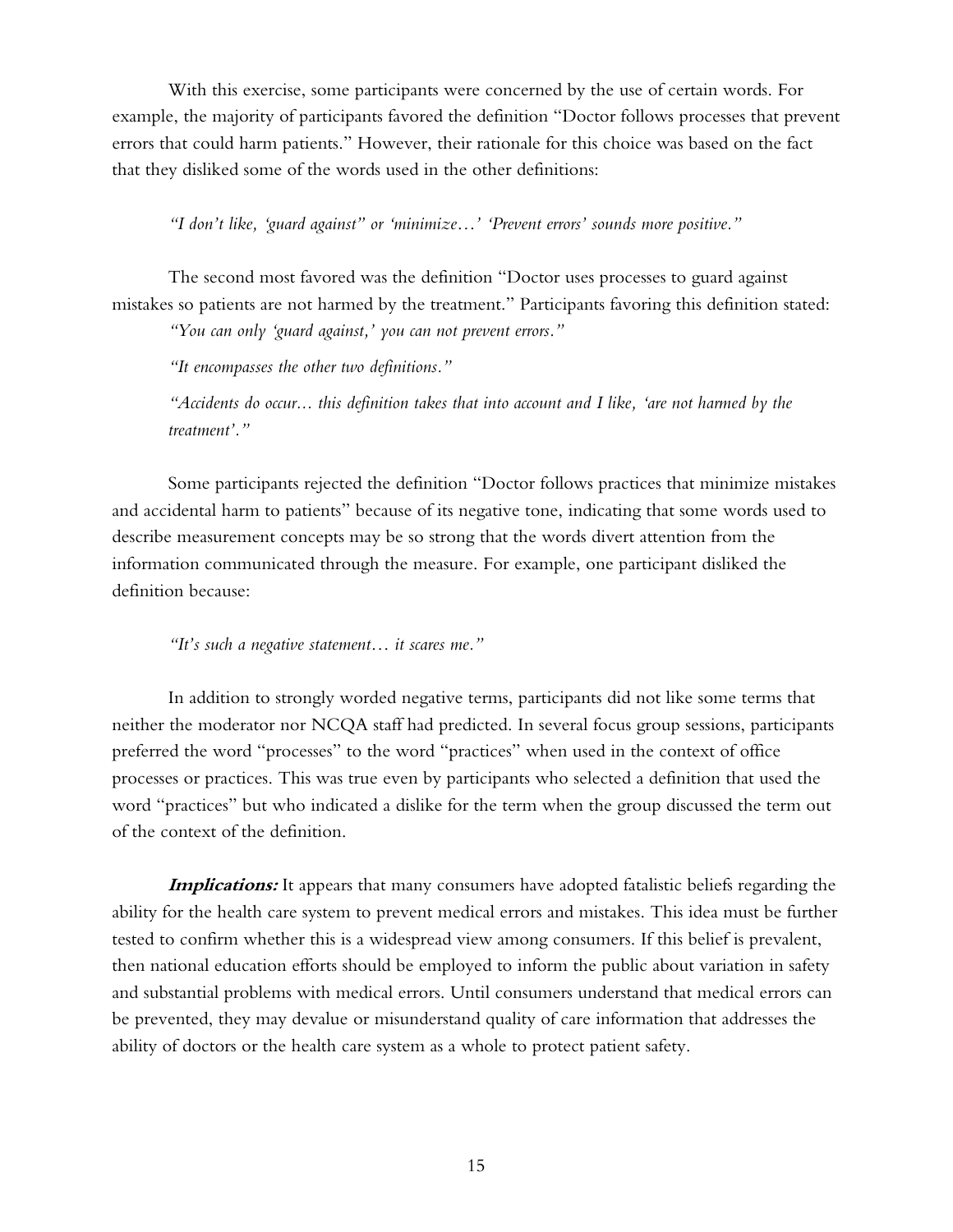## **8. Consumers perceive a distinction between accountability for "physician" care and for "health" care.**

The U.S. health care system is becoming increasingly fragmented. The major players of the system no longer include only the physician, hospital, and insurer but can include a large number of other entities that have taken on discrete functions that were previously performed by larger organizations. Developers of measures and reporting frameworks should not make assumptions about the way consumers perceive the health care system and issues of quality. One assumption that was made by NCQA staff was that consumers would perceive "health care" to encompass the care a physician provides in a one-on-one interaction with a patient. During the focus groups, participants clearly struggled with the use of the term "health care" in the three main concepts (Health Care That Works, Patient-Centered Health Care, Safe Health Care). The participants suggested that measurement areas and concepts should clearly specify the physician as the actor in any measurement describing a component of the service a physician provides. These participants suggested that better terms for the three main concepts be Physician Care That Works, Patient-Centered Physician Care (later more accurately described as the Patient–Doctor Relationship), and Safe Physician Care.

**Implications:** As the health care system changes, research must be conducted to probe how consumers relate to this less cohesive structure. Specifically, researchers should explore consumer perceptions of the various components of the health care system and how consumers perceive that the components work together. Through the NCQA focus groups, we found that consumers perceive a distinction between physician care and care or services that are provided on a systemwide basis. Without a broader understanding of these ideas, organizations are likely to make assumptions about consumers' knowledge and perception of the health care system that can cause consumers to devalue performance measurement information. Clearly, consumers do have the ability and prefer to distinguish care provided by a physician ("physician care") from care or services that are provided by a system ("health care").

## **9. Consumers are very sensitive to word choices; when using text to describe measures or concepts, each word may have a profound impact on consumer comprehension.**

The various report cards and other frameworks (e.g., healthchoices.org) currently used for reporting quality information to consumers employ textual descriptions that accompany the results from the quantitative measures. As has been seen through testing of specific report card formats, the words chosen for those textual descriptions have as much impact on a user's impression of the information as the actual quantitative measures themselves. Results from NCQA's focus groups indicate that consumers may view some words so negatively that the use of the words may mask or confuse the message behind the quantitative measures.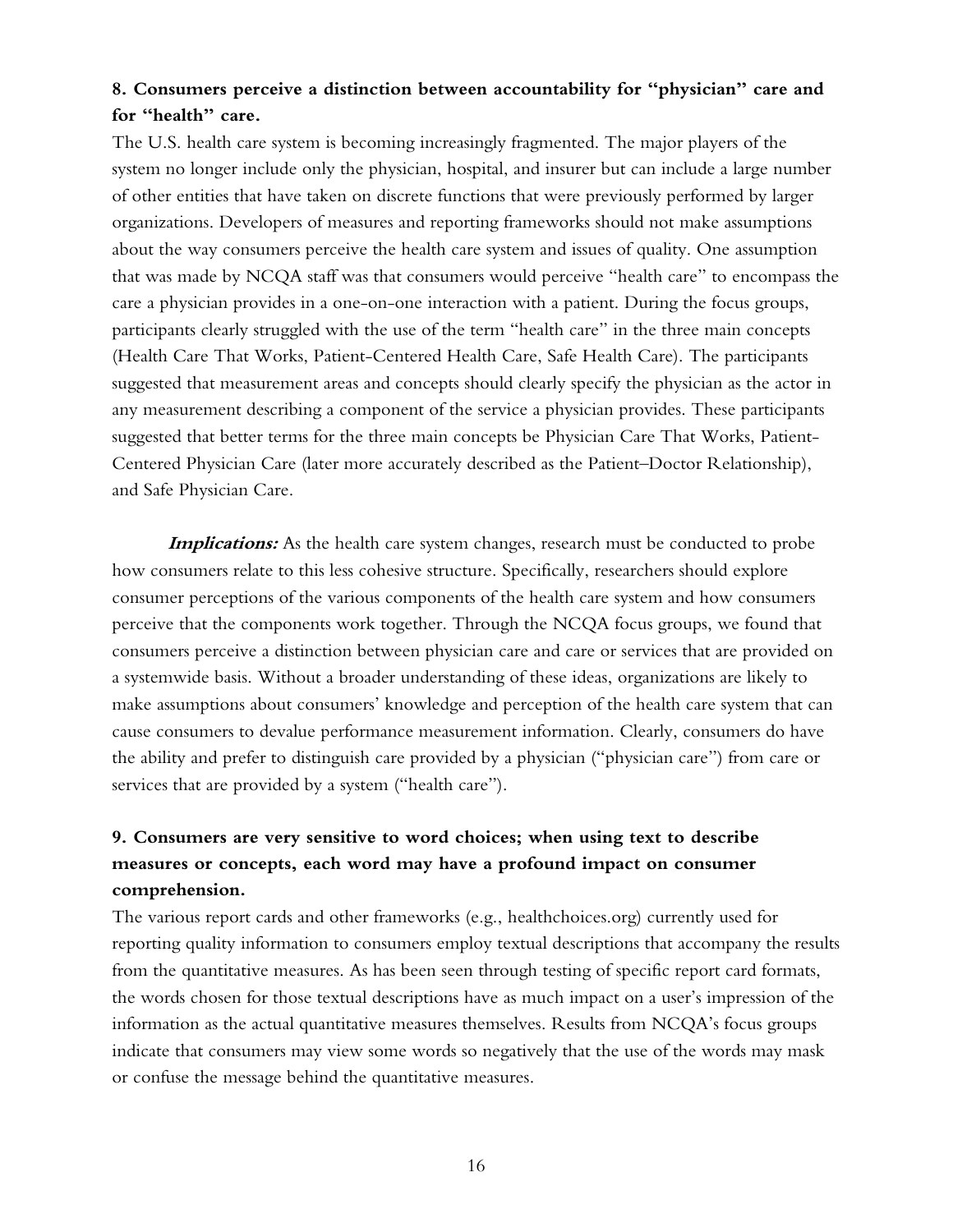As was discussed earlier, some participants struggled with the wording of the concept of Patient-Centered Care. The participants found the wording of the individual measurement areas even more troublesome. One focus group exercise required the participants to consider a measurement area (e.g., "doctor provides the right treatment for short-term illness") and identify the concept that corresponds with the measurement area (e.g., Health Care That Works). When presented with measurement areas and examples, some participants felt that some of the words used in the measurement areas had multiple meanings. For example, the term "right" can have multiple meanings and the interpretation of "right" can affect whether a measurement area corresponds with Health Care That Works or Safe Health Care. In the measurement area "doctor provides the right treatment for short-term illness," right can mean "correct," as in the doctor provided the correct treatment for the illness, or it can mean "effective," as in the doctor provided a treatment that led to an improvement in the patient's condition.

Similarly, participants disliked some words because of their tone. Participants from several groups were uncomfortable with the word "scientific" because the tone of the word implies experimentation or a sterile environment that does not lend itself to physician care. Participants disliked other words because they were too vague. They were very skeptical of words such as "helpful" and "guard," citing these words as indicating weaker action or less successful care than words like "proven to work" and "preventing mistakes."

**Implications:** The results from this exercise show that how a measure is described makes a difference and that consumers may react to words without paying attention to the underlying idea behind a message. Therefore, developers of reporting frameworks must not only test reporting formats and the visual aspect of the framework but must also evaluate how users are interpreting the textual descriptions that accompany the report.

#### **CONCLUSIONS AND IMPLICATIONS**

The primary finding of this focus group study is that consumers' ability to understand and value health care quality information is enhanced when a consumer-friendly framework is employed. Moreover, when an appropriate framework is provided, consumers report that they value information on physician office quality related to patient safety and effectiveness of care, as well as areas such as office location and elements of the physician–patient relationship.

The implications of these findings, while needing further confirmation in studies with a more rigorous experimental design, are important for those involved in evaluation or reporting of elements of quality at the level of physician office practice. The focus groups provided confirmation that there are major instabilities in consumer perceptions of quality. The marked dependence of consumer perceptions on word choice is one indication of this instability. Small changes in wording produced relatively large changes in how consumers understood various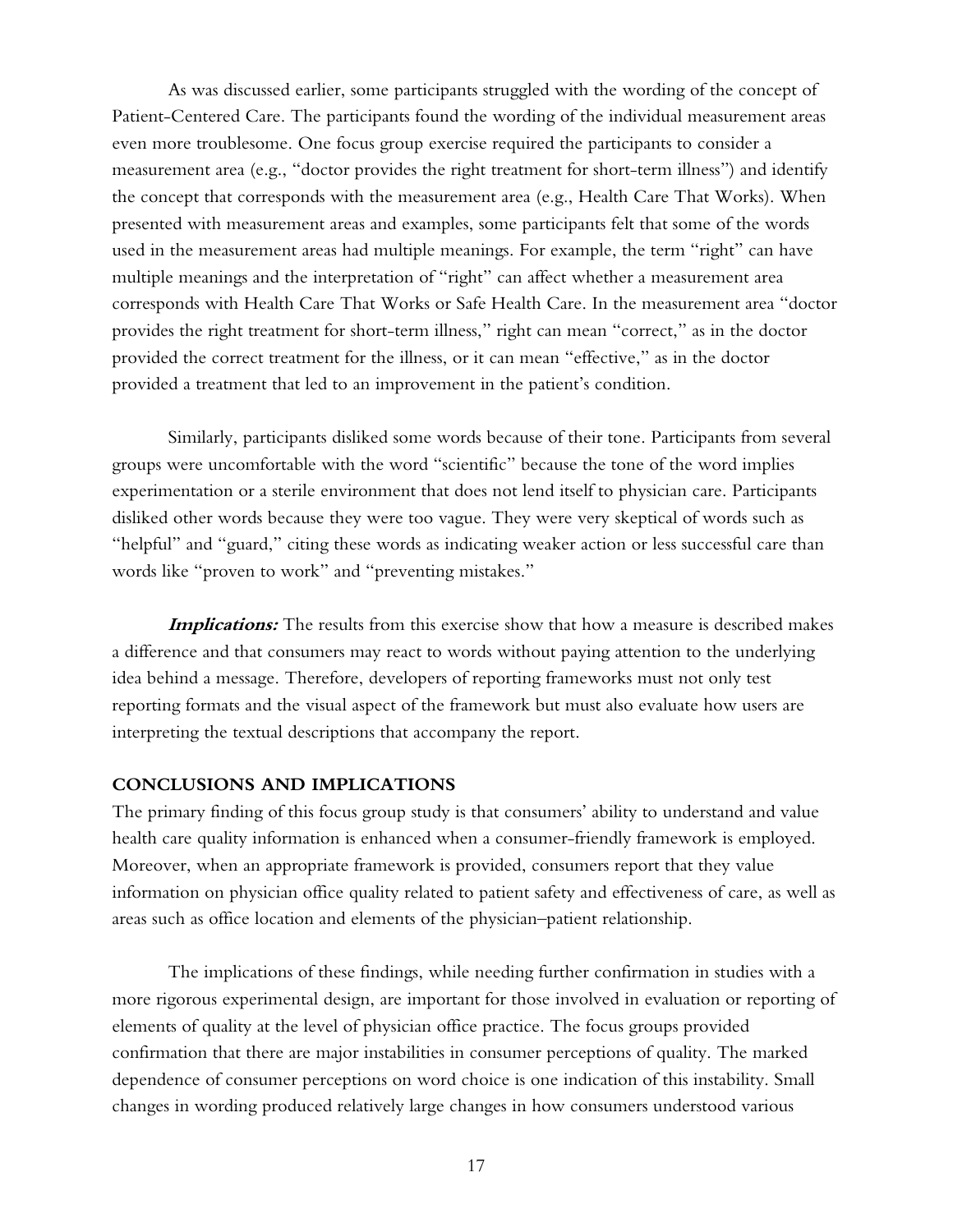concepts. This has been attributed in prior studies to the complexity of health care and the limited understanding that most consumers have of it.

In addition, if no framework is provided, which is the case with most surveys and prior studies, consumers indicate that they see quality as related almost exclusively to issues in the physician–patient relationship. These include such items as listening, communication, and bedside manner. By contrast, the IOM (in their report, *Crossing the Quality Chasm*) and most health professionals see this as only one domain (patient-centeredness) of quality and see other domains, such as patient safety and effectiveness, as of equal or even greater importance. This has led some to conclude that consumers are not "interested in" or do not value areas of quality outside of patient-centeredness and that there is a major rift between consumers and physicians in their views of health care quality. However, our focus group findings suggest that this apparent rift may not be as large as assumed, since when provided with explanations and a framework for understanding other aspects of quality, consumers do express interest in knowing about the domains of effectiveness and safety. While some concepts are still difficult for consumers, especially those with less education, this study suggests that there can be a much closer relationship between what "experts" see as important in quality and what consumers might value in choosing or selecting practices.

Clearly, these findings from a set of focus groups, which were only one part of a larger project, are subject to major limitations. The larger study included an extensive literature review and explorations of how existing measures of quality might be adapted to inform consumers about physician office practice quality. Moreover, the 55 participants were recruited from insured managed care plan populations. Although they were enrolled in a variety of plans—commercial, Medicare, and Medicaid—important differences may exist between this group and the population of the United States at large. While we attempted to select individuals from different racial, ethnic, and income groups, as well as those having different levels of experience with the health care system, they were all from a relatively small geographic area (the mid-Atlantic region) and did not include substantial numbers of younger persons or the uninsured. In addition, the study, by design, was meant to be qualitative and interactive.

Clearly, much work remains to be done in designing and using frameworks that will reveal a critical level of consumer understanding, as well as in exploring if the "value" expressed by consumers in our qualitative focus group study translates into actual use of the information in practice. A major barrier to consumer decision-making remains the lack of availability of reliable and valid information on quality at the physician office practice level. While these issues must be addressed, the conclusion that consumers can understand and value information on the safety and effectiveness of physician office practice, if confirmed, has important implications for clinicians and consumers, as well as those interested in monitoring, improving, and reporting on physician office practice quality.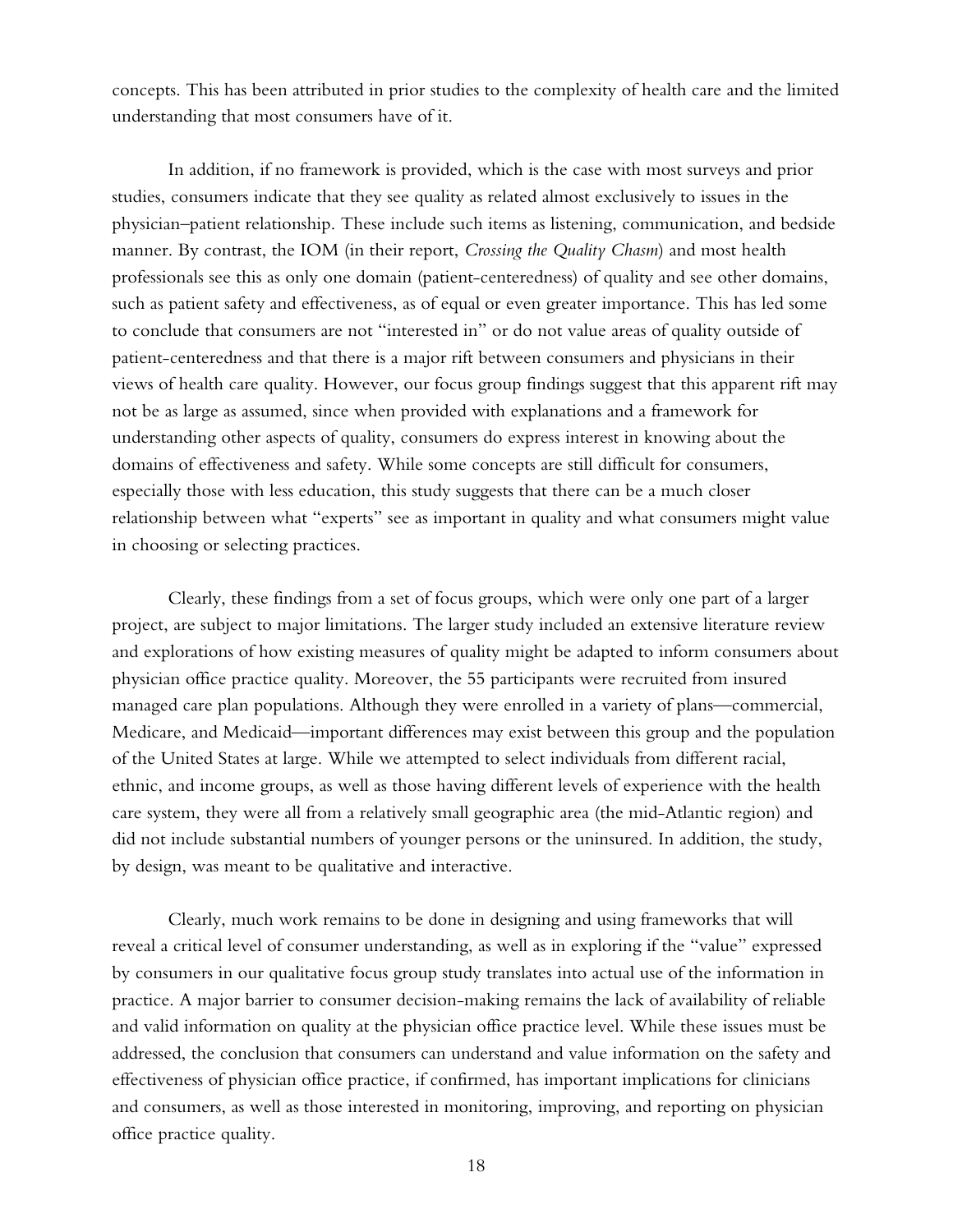### **APPENDIX A: FOCUS GROUP PARTICIPANTS, SCHEDULE, AND PROTOCOL**

At the outset of the project, NCQA staff and the project expert panel suggested that the focus groups be controlled for some key demographic characteristics. In addition to ensuring that each participant was enrolled in a managed care plan, we controlled for the participant's insurance product line (commercial, Medicare, and Medicaid). The focus group selection protocol also called for one group of individuals with a higher level of education and one group of individuals with chronic conditions. NCQA chose several East Coast locations to save expenses since our expert panel did not feel that there would be major geographic variation in the responses to the concepts tested. The cities chosen reflected urban (Baltimore, MD), suburban (Fairfax, VA), and industrial (York, PA) environments. The breakdown of the groups and the demographics is below.

|              | Location      | Insurance              | <b>Additional Demographic Characteristics</b>                                        |
|--------------|---------------|------------------------|--------------------------------------------------------------------------------------|
| I            | Fairfax, VA   | Commercial<br>$(N=8)$  | Chronic conditions (illness lasting >6 months)                                       |
| $\mathbf{I}$ | Fairfax, VA   | Commercial<br>$(N=9)$  | Higher level of education (associate's degree or<br>higher) and "switchers/choosers" |
| III          | Baltimore, MD | Medicare<br>$(N=9)$    | None                                                                                 |
| IV           | Baltimore, MD | Medicaid<br>$(N=9)$    | None                                                                                 |
| $\rm V$      | York, PA      | Commercial<br>$(N=10)$ | "White collar" (defined by self-report of<br>occupation)                             |
| VI           | York, PA      | Commercial<br>$(N=10)$ | "Blue collar" (defined by self-report of occupation)                                 |

A total of 55 consumers participated in the two-hour focus group sessions. The Family Research Group (FRG) recruited participants who were of various ethnic and educational backgrounds and at least 18 years old. FRG established additional quotas for the type of health plan product, socioeconomic status, and the participant's past change of primary care physician (in the past six months) or anticipated change (in the next six months). NCQA decided to recruit these "switchers/choosers" to explore whether an individual's comprehension and valuing of quality information is influenced by the proximity of an opportunity to use such information in a decision. See Appendix B for more detailed information on the composition of the groups.

### **Protocol**

At the beginning of each focus group session, the moderator initiated the discussion by asking open-ended questions about the participants' views on the attributes of good physician care (NCQA staff developed measurement areas and examples of each for the sessions). The moderator also asked participants about their opinions on whether consumers should have access to quality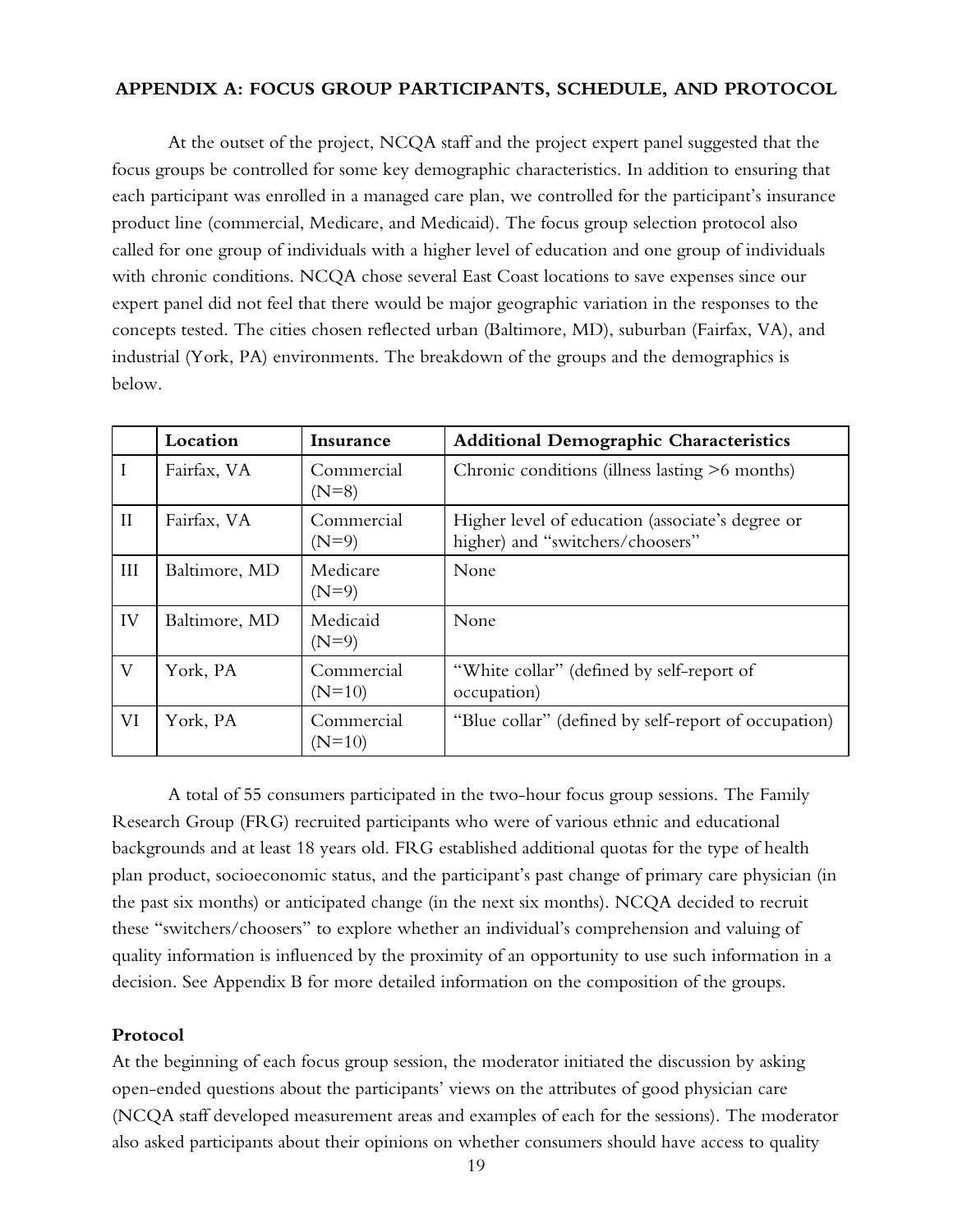information about individual physicians. After this icebreaker, the moderator provided some basic information about NCQA and its mission, along with an example and explanation of a sample health plan report card.

After the opening exercise, the moderator used poster boards to present each of the three concepts identified through the IOM report—effectiveness, patient-centeredness, and safety. Consumer-friendly labels were used for each of the concepts—"Health Care That Works" (effectiveness), "Patient-Centered Care" (patient-centeredness), and "Safe Health Care" (safety). The moderator described each concept and presented three similar definitions for each concept. For each concept participants then selected the one definition that was "most meaningful and most closely described the concept." The moderator then led the group through a brief discussion to elicit the participants' rationales for their choices. Using a scale of 5 to 1, with "5" meaning "Extremely Important" and "1" meaning "Not at All Important," the participants then rated how important each concept was to their choice of physician. Refer to Appendix C for the concept definitions that were tested.

Following the discussion on the concepts' definitions, the moderator led the group through an exercise that probed their understanding of detailed measurement areas that correspond to each of the three concepts. Because of the significant amount of research that has been conducted on the Computer Assessment of Health Plans (CAHPS®) survey and issues of patient centeredness, NCQA chose to concentrate the more detailed exercises on measurement areas related to Health Care That Works (effectiveness) and Safe Health Care (safety). The protocol for this exercise was slightly different in the first two groups than in the remaining focus groups. In focus groups I and II (Fairfax), the moderator provided the participants with "Post-It" notes that were preprinted with 12 detailed measurement areas that corresponded to one of the three concepts. An example was also provided for each of the 12 measurement areas. Participants were instructed to read the measurement area, identify the concept (Health Care That Works or Safe Health Care) that most closely corresponded with the measurement area, and affix the Post-It note to the corresponding poster board that included the concept and its definition. The moderator then asked the participants to describe their interpretations of the measurement area and the rationales for their choices.

Due to logistical challenges, the exercise with the Post-It notes proved to be problematic. Therefore, the moderator changed the protocol slightly for the remaining groups. In the remaining focus groups, participants were provided with a list of the 12 measurement areas and asked to identify the concept (Health Care That Works or Safe Health Care) that most closely corresponded with the measurement area. Participants indicated their choice by circling the corresponding concept on a worksheet. Again, the moderator followed the exercise with a discussion about the participants' interpretations of the measurement concepts and the rationales for their choices. Refer to Appendix D for the measurement concepts that were tested.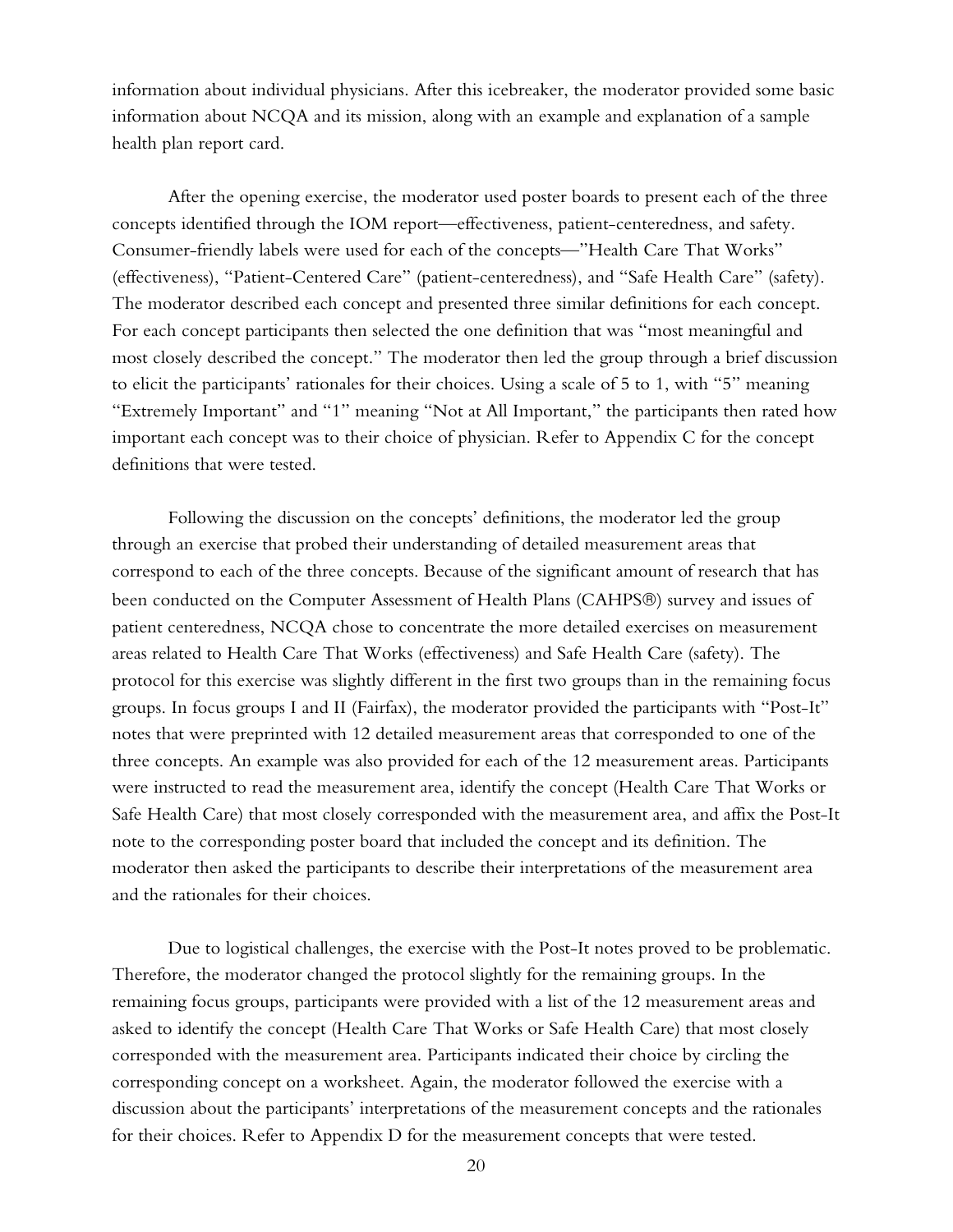The focus group sessions concluded with a "Board of Directors" exercise, in which participants assumed the role of NCQA's leadership and were asked to identify other important information they would like included in a report on physician quality.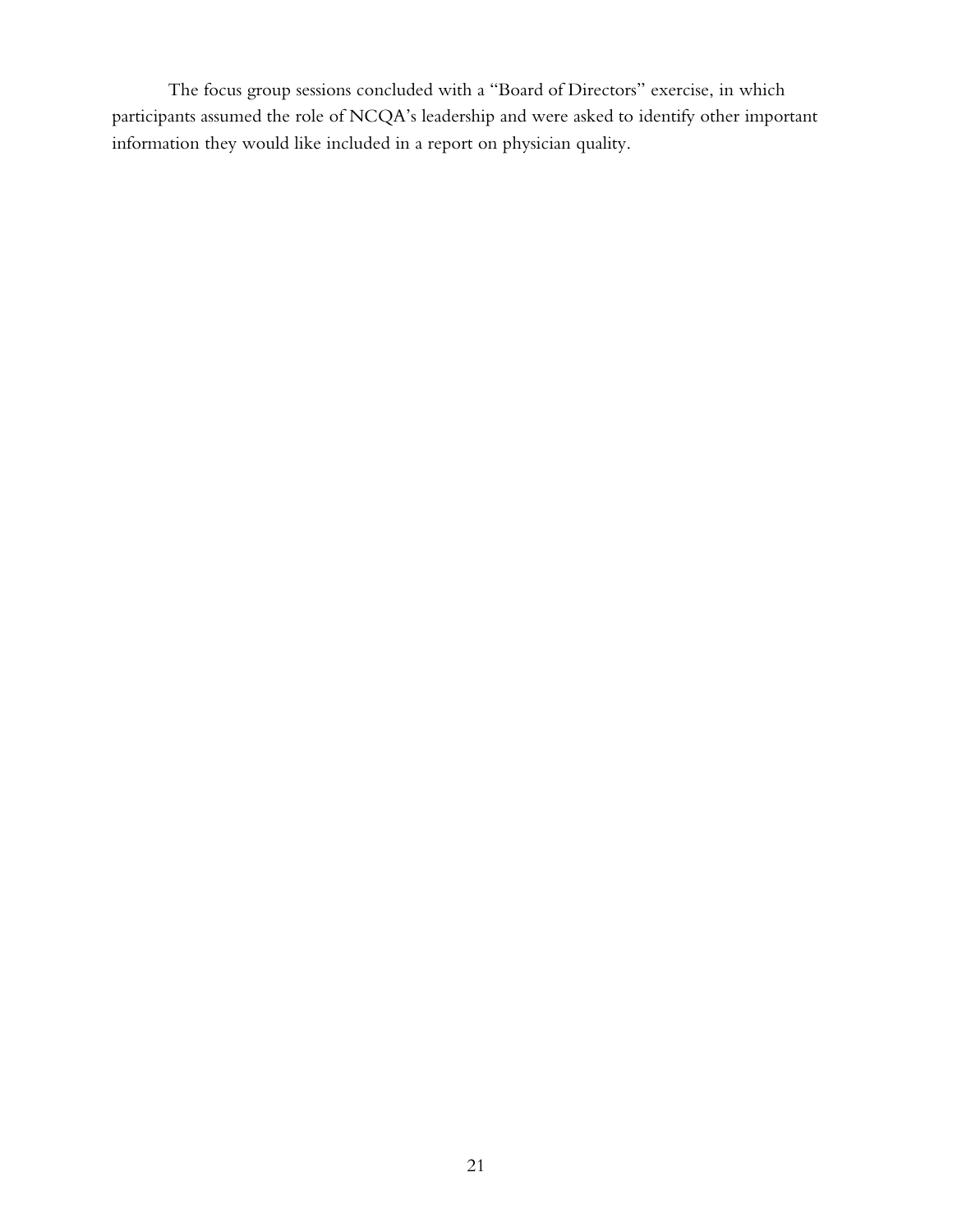|                                               | APPENDIX B: DI            |                          |                          |                          | EMOGRAPHIC CHARACTERISTICS OF PARTICIPANTS |                          |                          |
|-----------------------------------------------|---------------------------|--------------------------|--------------------------|--------------------------|--------------------------------------------|--------------------------|--------------------------|
|                                               | $(n=55)$<br>$\Gamma$ otal | I-Fairfax<br>$(n=8)$     | II-Fairfax<br>$(n=9)$    | III-Baltimore<br>$(n=9)$ | IV-Baltimore<br>$(n=9)$                    | V-York<br>$(n=10)$       | VI-York<br>$(n=10)$      |
| Male                                          | $\mathcal{Z}_1$           | $\mathcal{C}$            | $\overline{\phantom{a}}$ | $\overline{\phantom{a}}$ | $\overline{\phantom{0}}$                   | LO.                      | LO.                      |
| Female                                        | 33                        | $\overline{5}$           | $\overline{5}$           | LO <sub>1</sub>          | $\infty$                                   | $\overline{5}$           | 5                        |
|                                               |                           |                          |                          |                          |                                            |                          |                          |
| $18 - 25$                                     | 3                         | ı                        | T.                       | $\mathbf{I}$             | $\overline{\phantom{0}}$                   | $\overline{\phantom{0}}$ | $\overline{\phantom{0}}$ |
| $26 - 35$                                     | 13                        | $\mathfrak{S}$           | $\mathcal{C}$            | J.                       | $\mathcal{L}$                              | $\mathcal{C}$            | $\mathcal{C}$            |
| $36 - 55$                                     | $\overline{c}$            | $\mathcal{C}$            | 4                        | т.                       | S                                          | 4                        | 5                        |
| $56+$                                         | $18\,$                    | $\mathcal{L}$            | $\mathcal{L}$            | $\circ$                  | $\overline{\phantom{0}}$                   | $\mathcal{L}$            | $\mathcal{C}$            |
|                                               |                           |                          |                          |                          |                                            |                          |                          |
| African-American                              | $\overline{c}$            | $\mathcal{C}$            | $\mathcal{C}$            | 4                        | $\circ$                                    | $\overline{\phantom{0}}$ | 4                        |
| Caucasian                                     | $\Im$                     | S                        | $\circ$                  | 5                        | $\mathcal{L}$                              | $\overline{ }$           | 5                        |
| Hispanic                                      | $\overline{\phantom{a}}$  | $\overline{\phantom{0}}$ | $\mathbf{I}$             | $\mathbf{I}$             | $\mathbf{I}$                               | $\mathcal{C}$            | $\overline{\phantom{0}}$ |
| Other                                         | $\overline{\phantom{0}}$  |                          | $\mathbf{I}$             | $\mathbf{I}$             | $\overline{\phantom{0}}$                   | $\mathbf{I}$             | $\mathbf{I}$             |
|                                               |                           |                          |                          |                          |                                            |                          |                          |
| with chronic condition<br>Self /family member | $\overline{\mathcal{E}}$  | $\overline{\phantom{a}}$ | $\circ$                  | $\circ$                  | 4                                          | 4                        | 4                        |
|                                               |                           |                          |                          |                          |                                            |                          |                          |
| Changed PCP in past 6<br>months               | $\Omega$                  | $\overline{ }$           | т                        | т                        | $\mathcal{C}$                              | T                        |                          |
|                                               |                           |                          |                          |                          |                                            |                          |                          |
| Likely to change PCP<br>in next 6 months      | $\overline{1}$            |                          | $\mathcal{L}$            | $\mathcal{C}$            | $\mathcal{C}$                              | $\mathcal{C}$            | $\mathcal{C}$            |
|                                               |                           |                          |                          |                          |                                            |                          |                          |
| Has children $\leq$ 18 yrs in<br>home         | $\overline{0}$            |                          | 3                        |                          | $\overline{ }$                             | 4                        | $\mathcal{C}$            |

22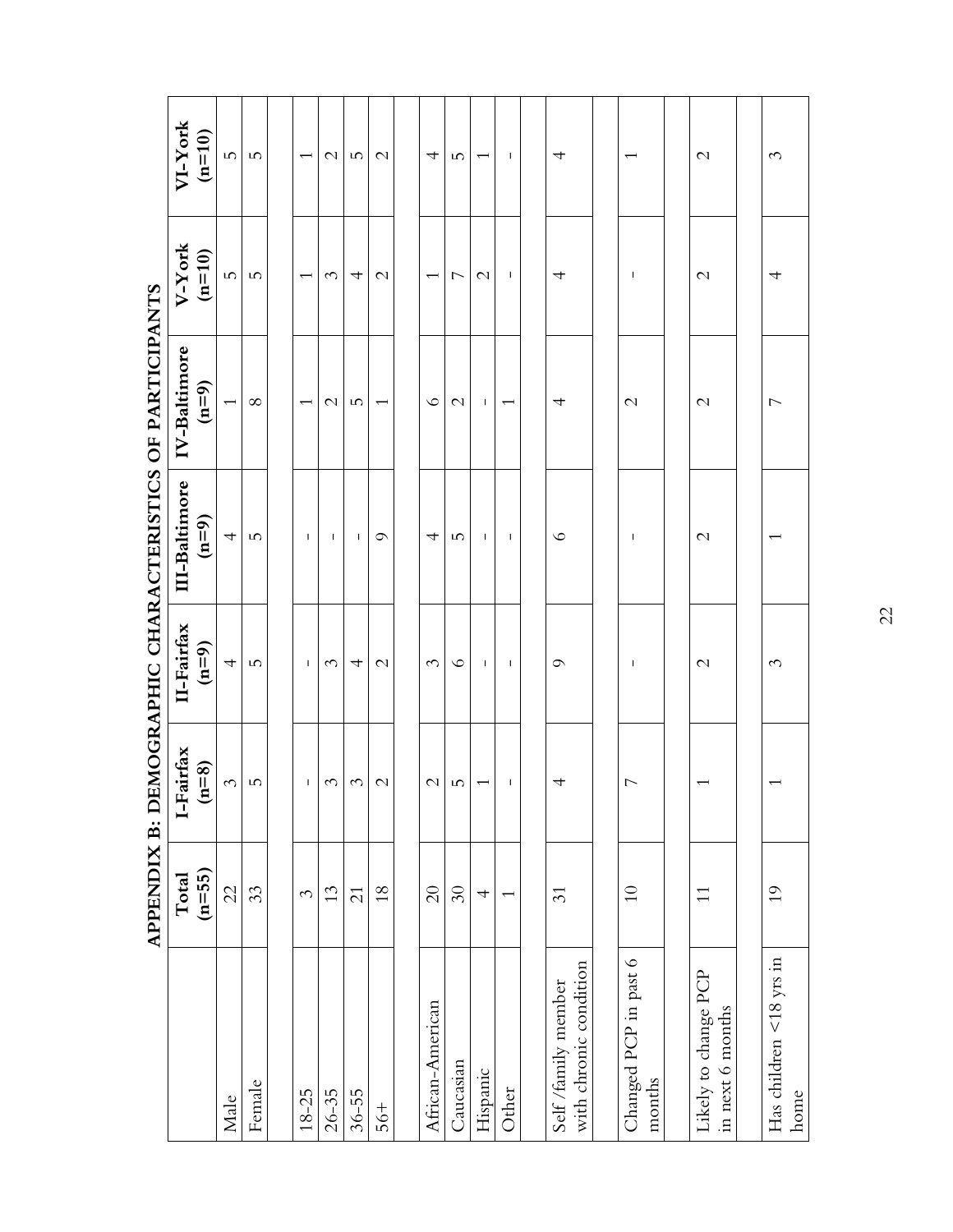### **APPENDIX C: THREE MAIN CONCEPTS TESTED**

### **Concept Definitions**

### **Health Care That Works (Effective Health Care)**

Definitions tested:

- Doctor uses procedures that have been tested and shown to produce good results.
- Doctor provides medical care that is scientifically proven to be helpful.
- Doctor provides medical care proven to work.

### **Safe Health Care**

Definitions tested:

- Doctor follows processes that prevent errors that could harm patients.
- Doctor follows practices that minimize mistakes and accidental harm to patients.
- Doctor uses processes to guard against mistakes so patients are not harmed by the treatment.

### **Patient-Centered Health Care**

Definitions tested:

- Doctor has good communication skills and works with the patient to manage his or her own health.
- Doctor and patient work together to make decisions that take into account the patient's needs.
- Doctor provides patient with the education and support to manage his or her own health.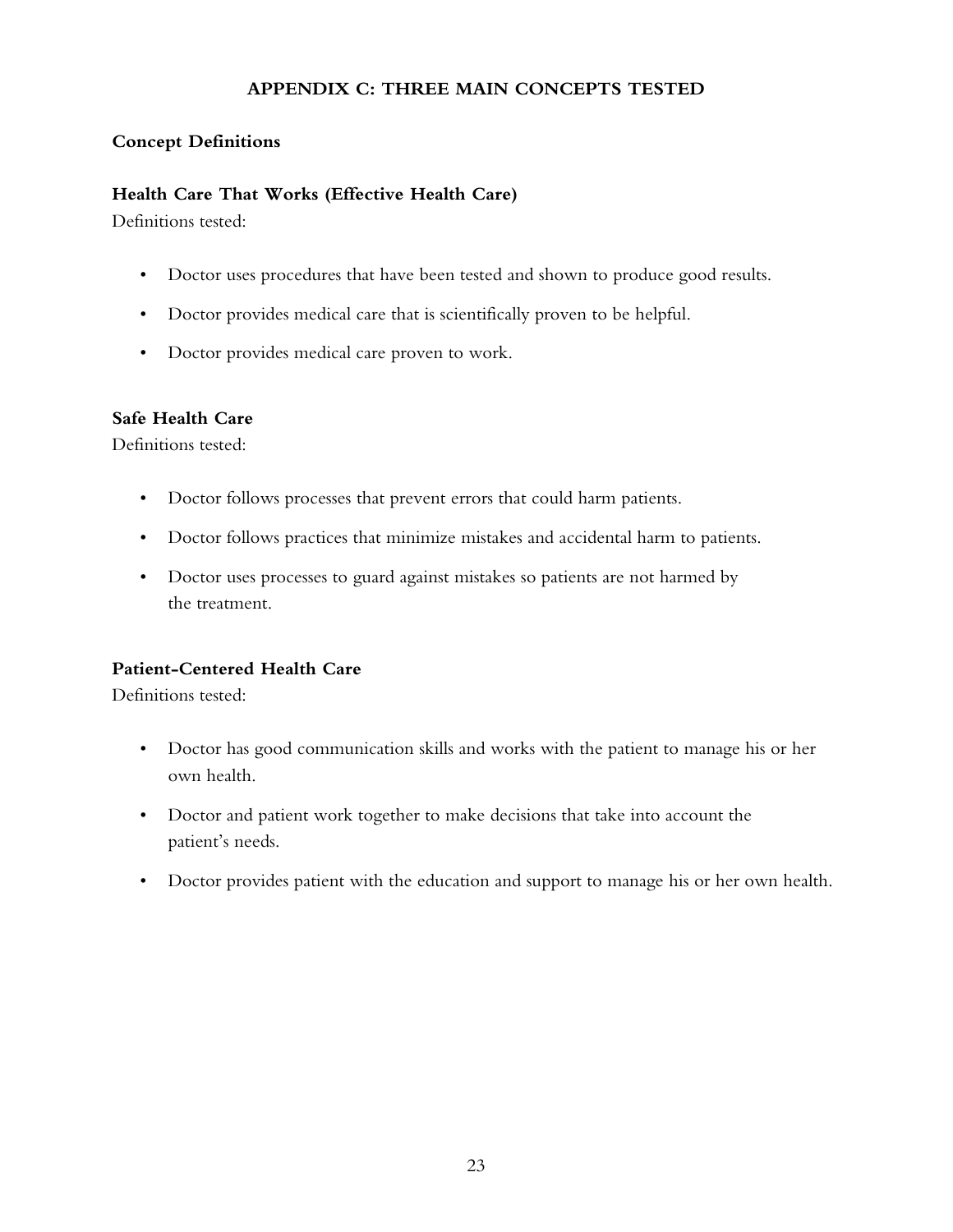### **APPENDIX D: INDIVIDUAL MEASUREMENT CONCEPTS TESTED**

### **Individual Measurement Concepts**

- 1. "Doctor provides the right treatment for short-term illness." *Example:* Doctor provides antibiotics for strep throat infection.
- 2. "Doctor writes accurate prescriptions." *Example:* Doctor writes prescriptions that can be accurately read.
- 3. "Doctor has up-to-date patient records." *Example:* Doctor has up-to-date information on patient drug allergies.
- 4. "Doctor follows-up with patient after a serious illness." *Example:* Doctor ensures stroke patients get the right amount of rehabilitation.
- 5. "Doctor provides the right treatments for ongoing illness." *Example:* Doctor gives the right medication for diabetes.
- 6. "Doctor's license is in good standing." *Example:* Doctor has no disciplinary actions against license.
- 7. "Doctor follows the recommended procedures when performing surgery in the office." *Example:* Doctor's tools are properly cleaned and sterilized.
- 8. "Doctor ensures proper maintenance and storage of equipment and medication." *Example:* Doctor ensures that medications are properly labeled.
- 9. "Doctor identifies illness early." *Example:* Doctor tests for cancer.
- 10. "Doctor has systems that ensure patients gets test results without mix-up or delay." *Example:* Doctor notifies patient of blood test results as soon as the results are available.
- 11. "Doctor has adequate experience performing a specific procedure." *Example:* Number of times the doctor has performed heart surgery.
- 12. "Doctor provides preventive care at the right time." *Example:* Doctor offers flu shots to patients prior to the flu season.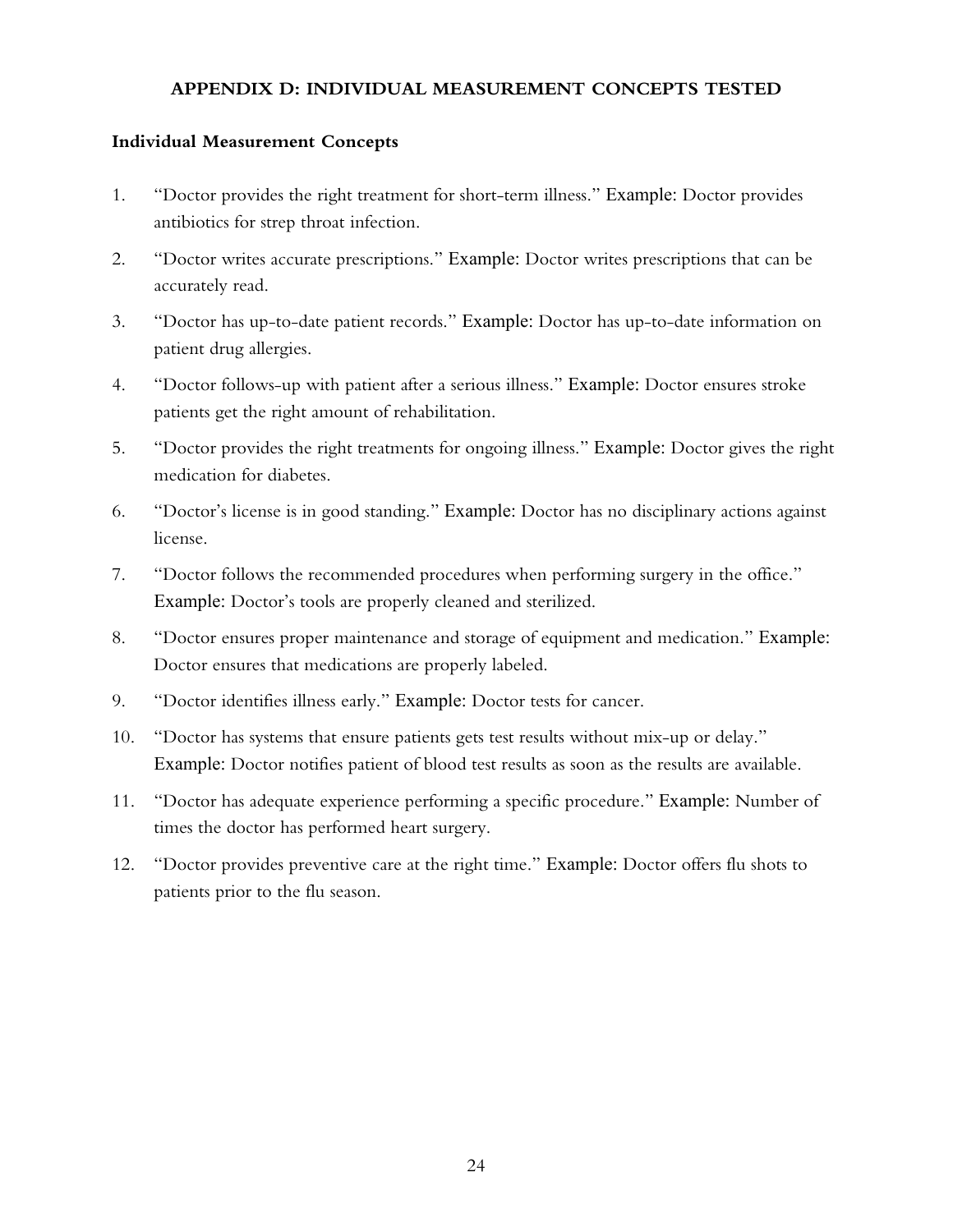#### **APPENDIX E: LIST OF EXPERT PANEL MEMBERS**

- 1. Carolyn M. Clancy, M.D., Agency for Healthcare Research and Quality
- 2. Kathryn Coltin, M.P.H., Harvard Pilgrim HealthCare
- 3. Carol Cronin, M.S.W., Independent Consultant
- 4. François de Brantes, M.B.A., General Electric
- 5. Susan Edgman-Levitan, P.A., Consultant
- 6. Arnold Epstein, M.D., M.A., Harvard School of Public Health
- 7. Barbara Fleming, M.D., Ph.D., Centers for Medicare and Medicaid Services
- 8. Judith Hibbard, Dr.P.H., University of Oregon
- 9. Sherrie Kaplan, Ph.D., M.P.H., Tufts University School of Medicine
- 10. Trudy Lieberman, B.S., Consumer Reports
- 11. Debra L. Ness, M.S.W., National Partnership for Women and Families
- 12. R. Heather Palmer, M.B.B.Ch., S.M., Harvard School of Public Health
- 13. Shoshanna Sofaer, Dr.P.H., Baruch College, School of Public Affairs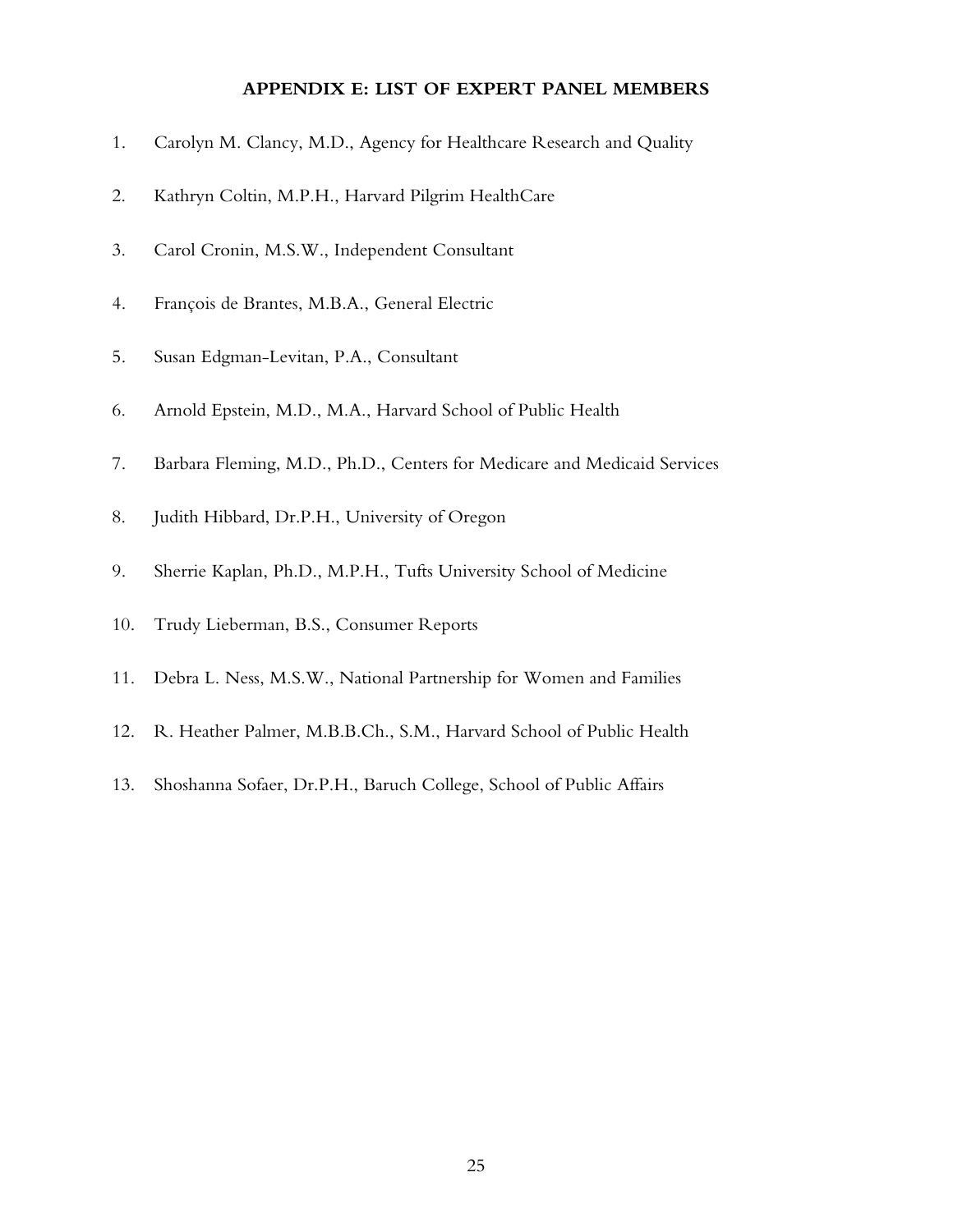#### **REFERENCES**

- Acs, G., Long, S. H., Marquis, M. S. et al. (1996). "Self-Insured Employer Health Plans: Prevalence, Profile, Provisions, and Premiums." *Health Affairs* 15 (2): 266–78.
- Beaulieu, N. (2002). "Quality Information and Consumer Health Choices." *Journal of Health Economics* 21: 43–63.
- Booske, B. C., Sainfort, F., and Hundt, A. S. (1999). "Eliciting Consumer Preferences for Health Plans." *HSR: Health Service Research* 34 (4): 839–54.
- Cleary, P., and Edgman-Levitan, S. (1997). "Perspectives Health Care Quality: Incorporating Consumer." *Journal of the American Medical Association* 278 (19): 1608–12.
- Cunningham, P. J., Denk, C., and Sinclair, M. (2001). "Do Consumers Know How Their Health Plan Works?" *Health Affairs* 20 (2): 159–66.
- Druss, B., Miller, C., Rosenheck, R. et al. (2002). "Mental Health Care Quality Under Managed Care in the United States: A View from the Health Employer Data and Information Set (HEDIS)." *American Journal of Psychiatry* 159 (5): 860–62.
- Druss, B., Rosenheck, R., and Sledge, W. (2000). "Health and Disability Costs of Depressive Illness in a Major U.S. Corporation." *American Journal of Psychiatry* 157 (8): 1274–78.
- Druss, B., Schlesinger, M., and Allen, H. (2001). "Depressive Symptoms, Satisfaction with Health Care, and 2-Year Work Outcomes in an Employed Population." *American Journal of Psychiatry* 158 (5): 731–34.
- Edgman-Levitan, S., and Cleary, P. D. (1996). "What Information do Consumers Want and Need?" *Health Affairs* 15 (4): 42–56.
- Feldman, R., Christianson, J., and Schultz, J. (2000). "Do Consumers Use Information to Choose a Health-Care Provider System?" *The Milbank Quarterly* 78 (1): 47–77.
- Fowles, J., Kind, E., Braun, B. et al. (2000). "Consumer Responses to Health Plan Report Cards in Two Markets." *Medical Care* 38 (5): 469–81.
- General Accounting Office. (1995). *Employers and Individual Consumers Want Additional Information on Quality.* Washington, D.C.: GAO.
- Gibbs, D. A., Sangl, J. A., and Burrus, B. (1996). "Consumer Perspectives on Information Needs for Health Plan Choices." *Health Care Finance Review* 18 (1): 55–73.
- Health Service Research, I. (1999). *Summary of Discussions: Interest and Issues Associated with the Development of Sub-Health Plan Consumer Assessment Surveys.* Washington, D.C.: Agency for Health Care Policy and Research, U.S. Department of Health and Human Services.
- Hibbard, J. H., Slovic, P., Peters, E. et al. (2001). "Is the Informed-Choice Policy Approach Appropriate for Medicare Beneficiaries?" *Health Affairs* 20 (3): 199–204.
- Hibbard, J. H. (1998). "Use of Outcome Data by Purchases and Consumers: New Strategies and New Dilemmas." *International Journal for Quality in Health Care* 10 (6): 503–8.
- Hibbard, J. H., Berkman, N., and McCormack, L. (2001). "The Impact of a CAHPS Report on Employee Knowledge, Beliefs, and Decisions." *Medical Care Research and Review* 59 (1): 102–15.
- Hibbard, J. H., Harris-Kojetin, L., Mullin, P. et al. (2000). "Increasing the Impact of Health Plan Report Cards by Addressing Consumer Concerns." *Health Affairs* 19 (5): 138–43.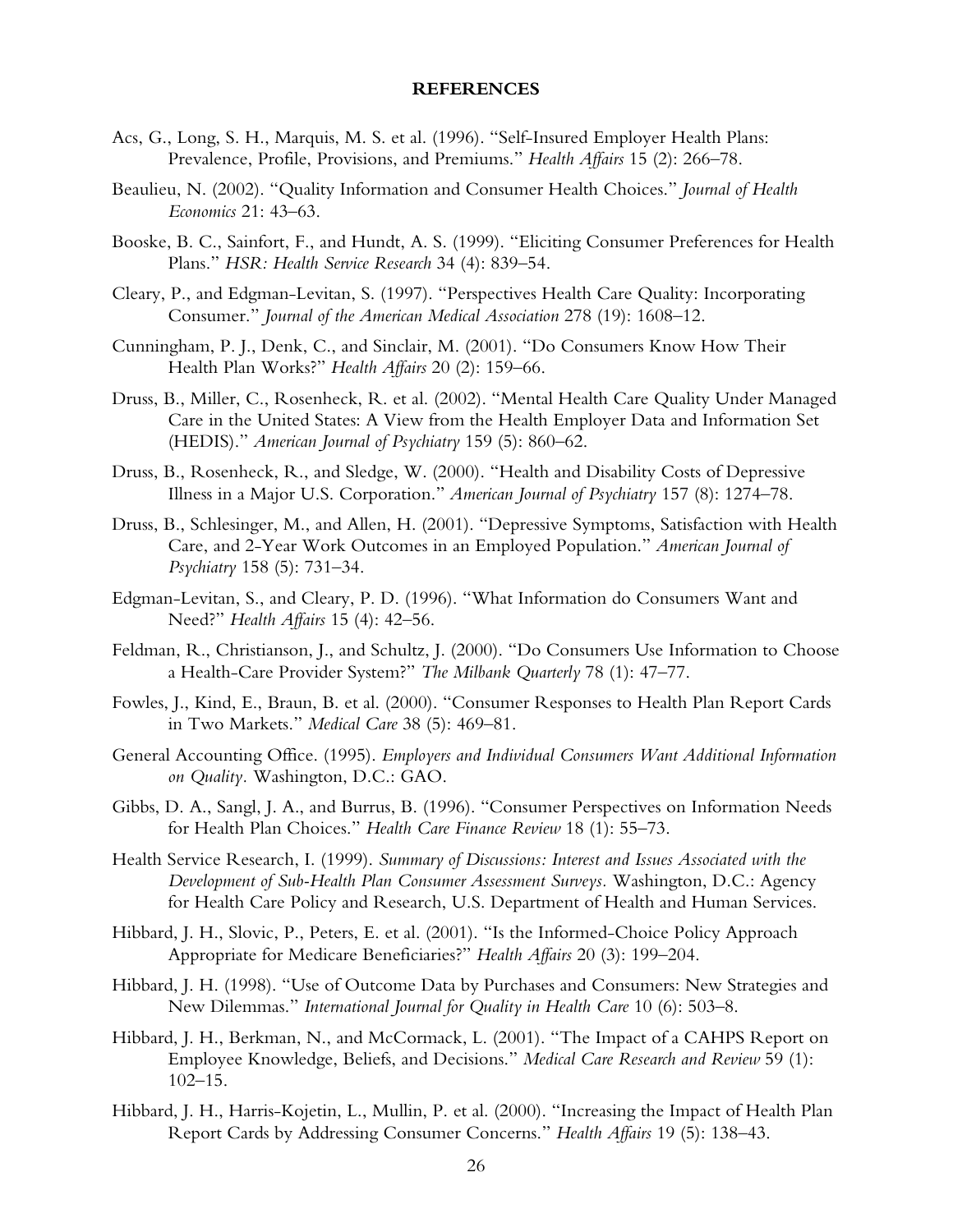- Hibbard, J. H., Slovic, P., Peters, E .M. et al. (2002) "Strategies for Reporting Health Plan Performance Information to Consumers: Evidence from Controlled Studies." *HSR: Health Services Research* 37 (2).
- Hibbard, J. H., and Jewett, J. J. (1996). "What Type of Quality Information Do Consumers Want in a Health Care Report Card?" *Medical Care Research and Review* 53 (1): 28–47.
- Hibbard, J. H., and Jewett, J. J. (1997). "Will Quality Report Cards Help Consumers?" *Health Affairs* 16 (3): 218–28.
- Hibbard, J. H., Slovic, P., and Jewett, J. J. (1997b). "Informing Consumer Decisions in Health Care: Implications from Decision-Making Research." *The Milbank Quarterly* 75 (3): 395– 415.
- Hsee, C. K. (1995). "Elastic Justification: How Tempting But Task-Irrelevant Factors Influence Decisions." *Organizational Behavior and Human Decision Processes* 62: 330–37.
- Hsee, C. K. (1996). "The Evaluability Hypothesis: An Explanation for Preference Reversals Between Joint and Separate Evaluations of Alternatives." *Organizational Behavior and Human Decision Processes* 67: 247–57.
- Hsee, C. K. (1998). "Less Is Better: When Low-Value Options are Valued More Highly Than High-Value Options." *Journal of Behavioral Decision Making* 11: 107–21.
- Isaacs, S. (1996). "Consumers' Information Needs: Results of a National Survey." *Health Affairs* 15 (4): 31–41.
- Jewett, J., and Hibbard, J. (1996). "Comprehension of Quality Care Indicators: Differences Among Privately Insured, Publicly Insured, and Uninsured." *Health Care Financing Review* 18 (1): 75–94.
- Henry J. Kaiser Family Foundation. (2000). *National Survey on American as Health Care Consumers: An Update on the Role of Quality Information.* Kaiser Family Foundation/Agency for Healthcare Research and Quality.
- Kroll Letwat, J. (1999). "The Current Quality of Health Plan Report Cards." *Journal of Medical Systems* 23 (4): 325–33.
- Lubalin, J. S., and Harris-Kojetin, L. D. (1999). "What Do Consumers Want and Need to Know in Making Health Care Choices?" *Medical Care Research and Review* 56 (Suppl. 1): 67–102.
- Midwest Business Group on Health. (2000). *How We Choose Doctors-What Is and What Could Be. A Report on the MBGH Doctor Data Project.* Consumer Information and Education Committee, MBGH.
- McCormack, L., Garfinkel, S., Schnaier, M. et al. (1996). "Consumer Information Development and Use." *Health Care Finance Review* 18 (15).
- McCormack, L. A., Garfinkel, S., Hibbard, J. H. et al. (In press.). "Health Plan Decision-making with New Medicare Information Materials." *HSR: Health Services Research.*
- McGee, J., Kanouse, D., Sofaer, S. et al. (1999). "Making Survey Results Easy to Report to Consumers: How Reporting Needs Guided Survey Design of CAHPS. Consumer Assessment of Health Plans Study." *Medical Care* 37 (3): MS32–MS40.
- McGee, J., Sofaer, S., and Kreling, B. (1996). *Findings from Focus Groups Conducted from National Committee for Quality Assurance, Medicare and Medicaid Consumer Information Projects.* Washington, D.C.: NCQA.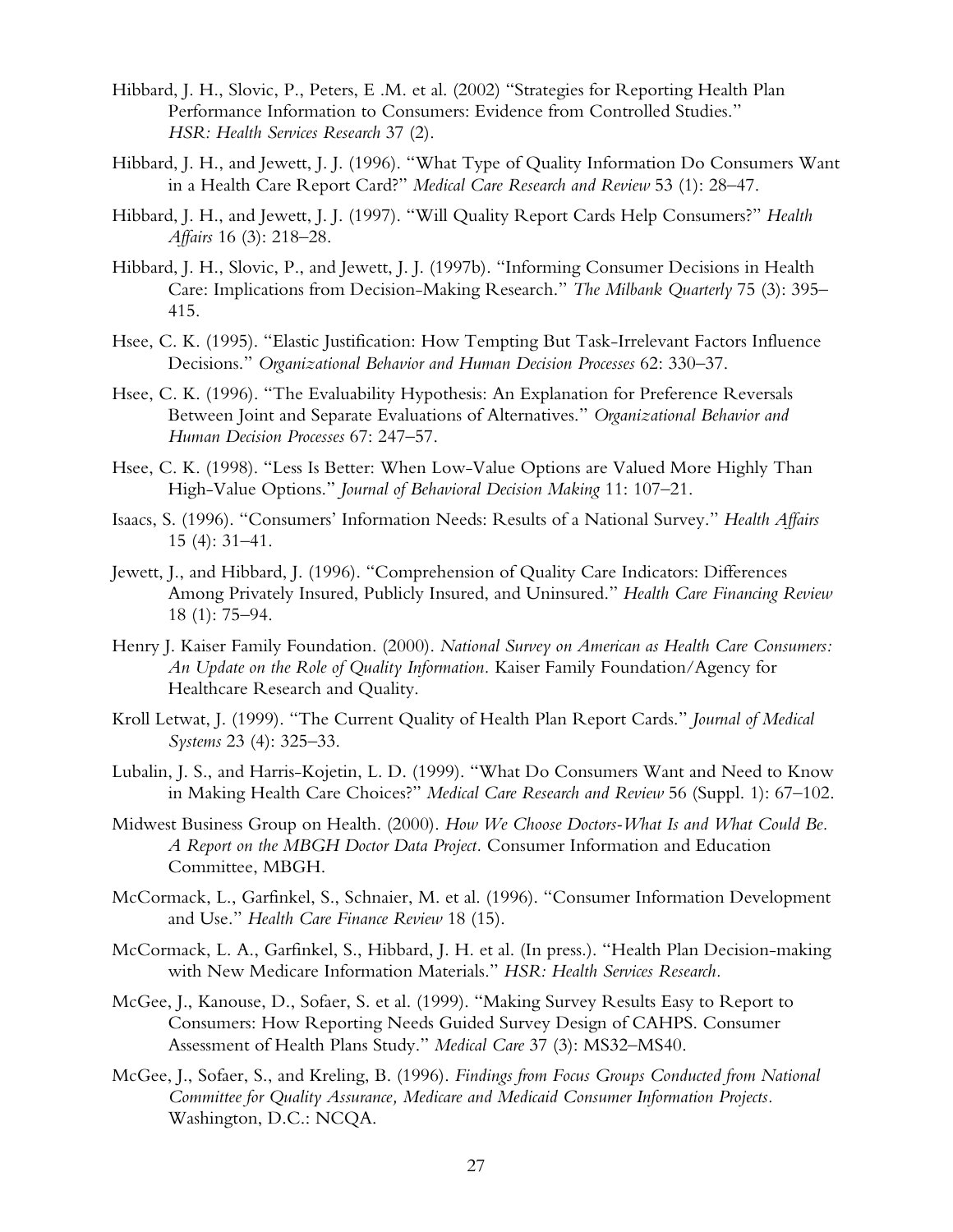- McGlynn, E. (1997). "Choosing and Evaluating Clinical Performance Measures." *The Joint Commission Journal on Quality Improvement* 24 (9): 470–79.
- Mechanic, D. (1989). "Consumer Choices Among Health Insurance Options." *Health Affairs* 8 (1): 138–48.
- Moore, S., and Bopp, K. (1999b). "How Consumers Evaluate Health Care Quality: Part II." *Health Marketing Quarterly* 17 (1).
- Moore, S., and Bopp, K. (1999c). "How Consumers Evaluate Health Care Quality: Part III." *Health Marketing Quarterly* 17 (2): 1–6.
- Mukamel, D. B., and Mushlin, A. I. (2001). "The Impact of Quality Report Card on Choice of Physicians, Hospitals, and HMOs: a Midcourse Evaluation." *The Joint Commission Journal on Quality Improvement* 27 (1): 20–27.
- National Committee for Quality Assurance. (1994). *Consumer Information Project Final Report.* Washington, D.C.
- Nelson, E., Batalden, P., Plume, S. et al. (1995). "Performance Measures and Measurement: Report Cards or Instrument Panels: Who Needs What?" *Journal Quality Improvement* 21 (4): 155.
- Ouschan, R., Sweeney, J., and Johnson, L. (2000). "Dimensions of Patient Empowerment: Implications for Professional Services Marketing." *Health Marketing Quarterly* 18 (1/2): 99–114.
- Pham, H., Frick, K., Diener-West, M. et al. (2002). "Is Health Plan Employer Data and Information Set Performance Associated with Withdrawal from Medicare Managed Care?" *Medical Care* 40 (3): 212–26.
- RAND. (2000). *Taking the Pulse of Californians: A Survey of Consumer Attitudes on Health Care Quality.: The RAND/California HealthCare Foundation Report: Volume 1.*
- Risker, D. C. (2000). "Factors Influencing Employee Health Plan Choice in the Corporate Setting." *Health Marketing Quarterly* 18 (1/2): 15–27.
- Robinson, S., and Brodie, M. (1997). "Understanding the Quality Challenge for Health Consumers: The Kaiser/AHCPR Survey." *The Joint Commission Journal on Quality Improvement* 23 (5): 239–44.
- Sainfort, F., and Brooske, B. C. (1996). "Role of Information in Consumer Selection of Health Plans." *Health Care Finance Review* 18 (1): 31–54.
- Sangl, J. A., and Wolf, L. F. (1996). "Role of Consumer Information in Today's Health Care System." *Health Care Finance Review* 18 (1): 1–8.
- Scanlon, D. P., Chernew, M., McLaughlin C. et al. (2002). "The Impact of Health Plan Report Cards on Managed Care Enrollment." *Journal of Health Economics* 21: 19–41.
- Scanlon, D. P., Chernew, M., and Lave, J. R. (1997). "Consumer Health Plan Choice: Current Knowledge and Future Directions." *Annual Review Public Health* 18: 507–29.
- Scanlon, D., Rolph, E., Darby, C. et al. (2000). "Are Managed Care Plans Organizing for Quality?" *Medical Care Research and Review* 57 (Suppl.): 9–32.
- Schneider, E. C., and Epstein, A. (1998). "Use of Public Performance Reports: A Survey of Patients Undergoing Cardiac Surgery." *Journal of the American Medical Association* 279 (20): 1638–42.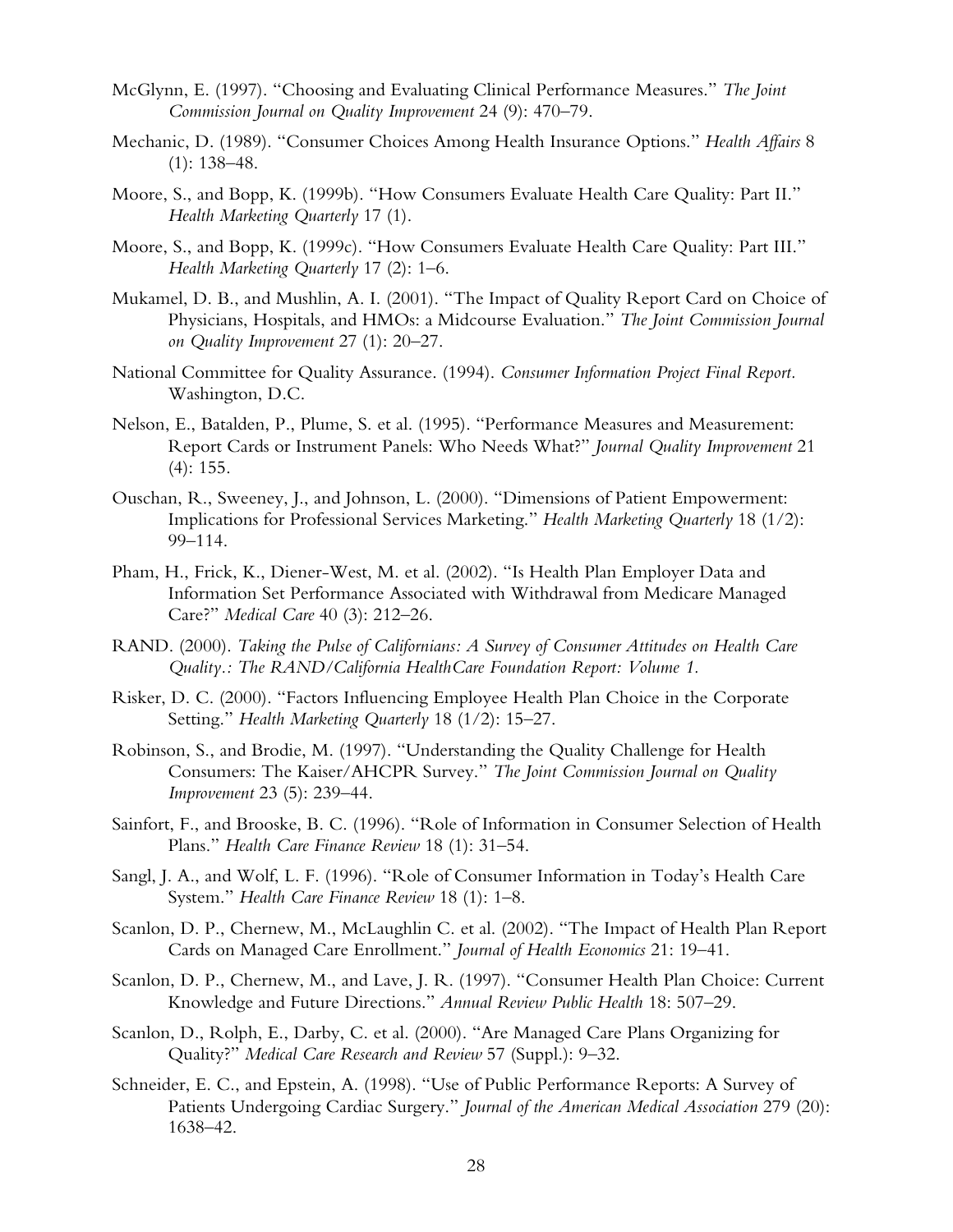- Scotti, D. J., Bonner, P. G., and Wiman, A. R. (1986). "An Analysis of the Determinants of HMO Reenrollment Behavior: Implications for Theory and Policy." *Journal of Health Care Marketing* 6 (2): 7–16.
- Slovic, P. (1995). "The Construction of Preference." *American Psychologist* 50: 364–71.
- Sofaer, S. (1997). "How Will We Know if We Got It Right? Aims, Benefits, and Risks of Consumer Information Initiatives." *The Joint Commission Journal on Quality Improvement* 23 (5): 258–64.
- Sofaer, S., Gruman, J., Connaughton, S. et al. (2000). "Developing Performance Indicators that Reflect an Expanded View of Health." *The Joint Commission Journal on Quality Improvement* 26 (4): 189–202.
- Stone, E., Heinold, J., Ewing, L., and Schoenbaum, S. (2002). *Accessing Physician Information on the Internet.* New York: The Commonwealth Fund.
- Trandel-Korenchuk, D. (1998). "The Influence of the Mass Media on The Selection of Physicians." *Journal of Ambulatory Care Management* 21 (1): 48–66.
- Tumlinson, A., Bottigheimer, H., Mahoney, P. et al. (1997). "Choosing a Health Plan: What Information Will Consumers Use?" *Health Affairs* 16(3): 229–38.
- Veroff, D., Gallagher, P., Wilson, V. et al. (1998). "Effective Reports for Health Care Quality Data: Lessons from a CAHPS Demonstration in Washington State." *International Journal for Quality in Health Care* 6(6): 555–60.
- VHA. (2000). *Consumer Demand for Clinical Quality: The Giant Awakens.* VHA, Inc.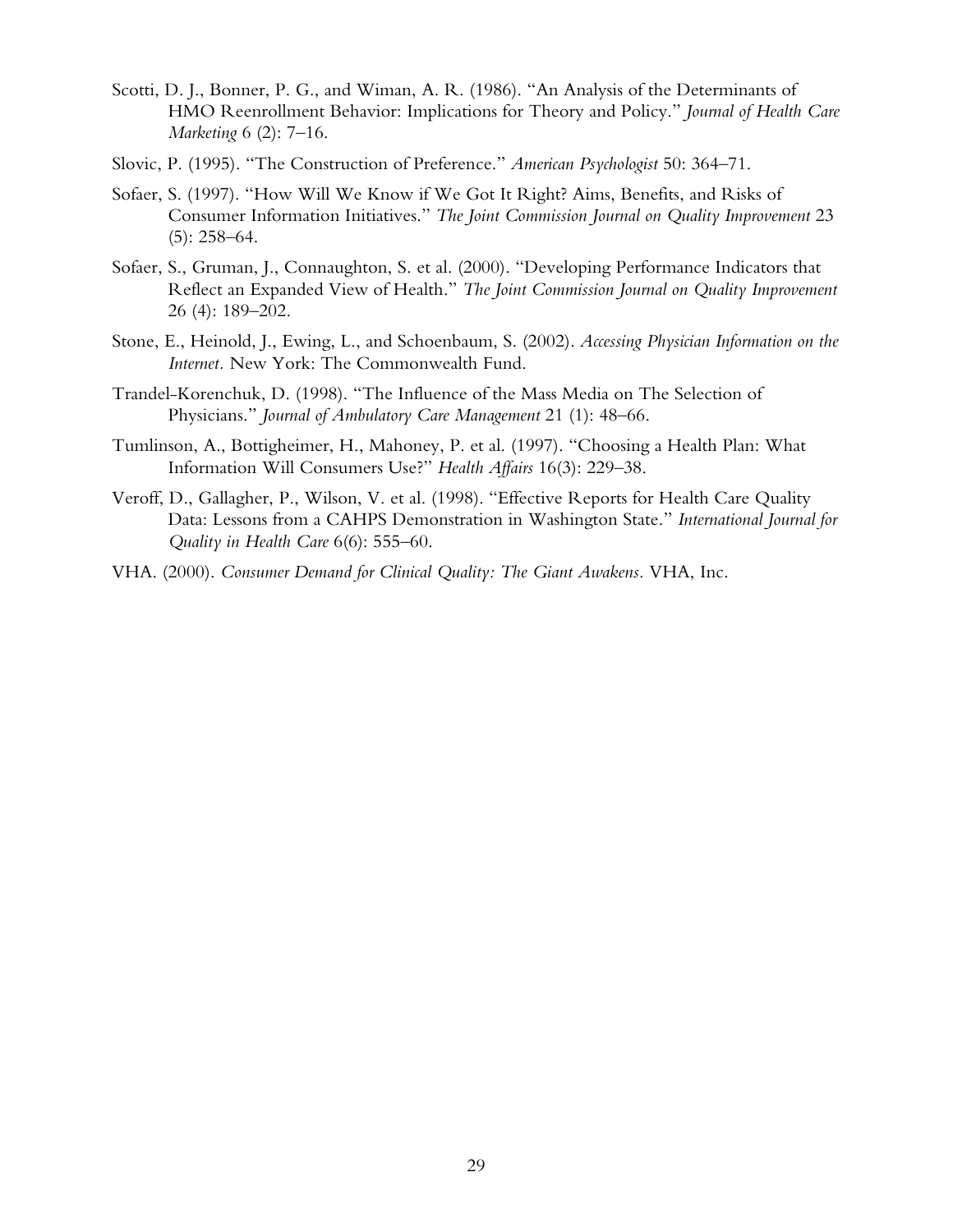### **RELATED PUBLICATIONS**

In the list below, items that begin with a publication number are available from The Commonwealth Fund by calling its toll-free publications line at **1-888-777-2744** and ordering by number. These items can also be found on the Fund's website at **www.cmwf.org.** Other items are available from the authors and/or publishers.

**#563** *Escape Fire: Lessons for the Future of Health Care* (November 2002). Donald M. Berwick. In this monograph, Dr. Berwick outlines the problems with the health care system—medical errors, confusing and inconsistent information, and a lack of personal attention and continuity in care—and then sketches an ambitious program for reform.

*Achieving and Sustaining Improved Quality: Lessons from New York State and Cardiac Surgery* (July/August 2002). Mark R. Chassin. *Health Affairs,* vol. 21, no. 4. Copies are available from *Health Affairs,* 7500 Old Georgetown Road, Suite 600, Bethesda, MD 20814-6133, Tel: 301-656-7401 ext. 200, Fax: 301-654- 2845. Available online at http://www.healthaffairs.org/readeragent.php?ID=/usr/local/apache/sites/ healthaffairs.org/htdocs/Library/v21n4/s8.pdf.

*Improving Quality Through Public Disclosure of Performance Information* (July/August 2002). David Lansky. *Health Affairs,* vol. 21, no. 4. Copies are available from *Health Affairs,* 7500 Old Georgetown Road, Suite 600, Bethesda, MD 20814-6133, Tel: 301-656-7401 ext. 200, Fax: 301-654-2845. Available online at http://www.healthaffairs.org/readeragent.php?ID=/usr/local/apache/sites/healthaffairs.org/htdocs/ Libraryv21n4/s9.pdf.

*Factors Affecting Response Rates to the Consumer Assessment of Health Plans Study Survey* (June 2002). Alan M. Zaslavsky, Lawrence B. Zaborski, and Paul D. Cleary. *Medical Care,* vol. 40, no. 6. Copies are available from Paul D. Cleary, Department of Health Care Policy, Harvard Medical School, 180 Longwood Avenue, Boston, Massachusetts 02115, E-mail: cleary@hcp.med.harvard.edu.

**#542** *Comparison of Health Care System Views and Experiences in Five Nations, 2001* (May 2002). Cathy Schoen, Robert J. Blendon, Catherine M. DesRoches, and Robin Osborn. Based on The Commonwealth Fund 2001 International Health Policy Survey, this issue brief compares health care experiences of adults in Australia, Canada, New Zealand, the United Kingdom, and the United States. The data reveal that the United States has the highest share of residents facing access problems, driven in large part by the difficulty many face in paying for care.

**#539** *Improving Health Care Quality: Can Federal Efforts Lead the Way?* (April 2002). Juliette Cubanski and Janet Kline. This issue brief, prepared for the 2002 Commonwealth Fund/Harvard University Bipartisan Congressional Health Policy Conference, discusses the ways in which various federal agencies can work to improve health care quality for all Americans. Available online only at www.cmwf.org.

**#535** *Assessing the Threat of Bioterrorism: Are We Ready?* (April 2002). Patricia Seliger Keenan and Janet Kline. This issue brief, prepared for the 2002 Commonwealth Fund/Harvard University Bipartisan Congressional Health Policy Conference, examines federal preparedness, state and local infrastructure, congressional actions to improve preparedness, and regulatory and legal policies regarding the threat of bioterrorism in the United States. Available online only at www.cmwf.org.

**#534** *Room for Improvement: Patients Report on the Quality of Their Health Care* (April 2002). Karen Davis, Stephen C. Schoenbaum, Karen Scott Collins, Katie Tenney, Dora L. Hughes, and Anne-Marie J. Audet. Based on the Commonwealth Fund 2001 Health Care Quality Survey, this report finds that many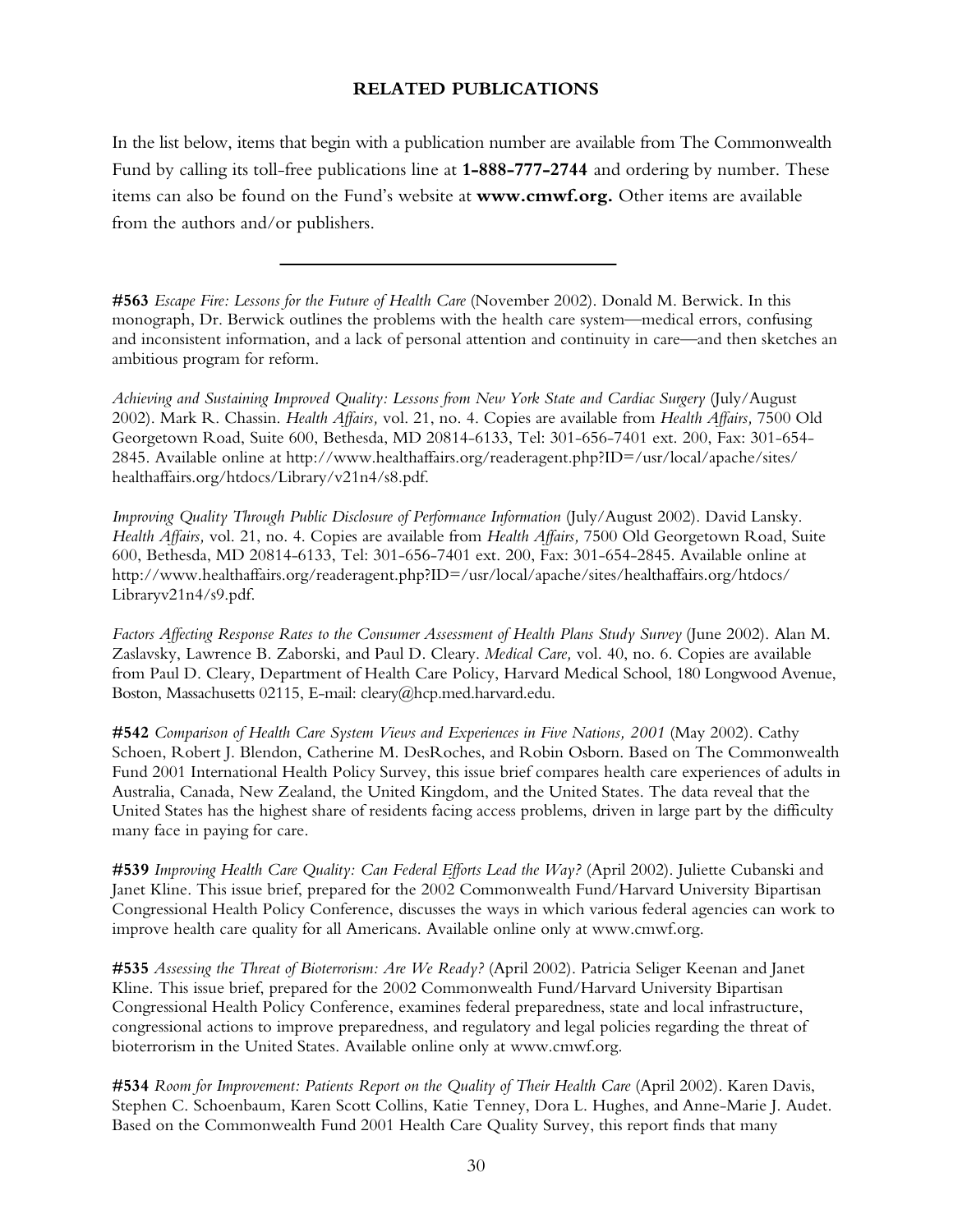Americans fail to get preventive health services at recommended intervals or receive substandard care for chronic conditions, which can translate into needless suffering, reduced quality of life, and higher longterm health care costs.

**#520** *Quality of Health Care in the United States: A Chartbook* (April 2002). Sheila Leatherman and Douglas McCarthy. This first-of-its-kind portrait of the state of health care quality in the United States documents serious gaps in quality on many crucial dimensions of care: lack of preventive care, medical mistakes, substandard care for chronic conditions, and health care disparities. The chartbook is based on more than 150 published studies and reports about quality of care.

*A 58-Year-Old Woman Dissatisfied with Her Care, Two Years Later* (March 27, 2002). Anne-Marie Audet and Erin Hartman. *Journal of the American Medical Association,* vol. 287, no. 12. Copies are available from Anne-Marie Audet, M.D., The Commonwealth Fund, 1 East 75th Street, New York, NY 10021-2692, E-mail: ama@cmwf.org.

**#523** *Diverse Communities, Common Concerns: Assessing Health Care Quality for Minority Americans* (March 2002). Karen Scott Collins, Dora L. Hughes, Michelle M. Doty, Brett L. Ives, Jennifer N. Edwards, and Katie Tenney. This report, based on the Fund's 2001 Health Care Quality Survey, reveals that on a wide range of health care quality measures—including effective patient–physician communication, overcoming cultural and linguistic barriers, and access to health care and insurance coverage—minority Americans do not fare as well as whites.

*Delivering Quality Care: Adolescents' Discussion of Health Risks with Their Providers* (March 2002). Jonathan D. Klein and Karen M. Wilson. *Journal of Adolescent Health,* vol. 30, no. 3. Copies are available from Jonathan D. Klein, Strong Children's Research Center, Division of Adolescent Medicine, Department of Pediatrics, University of Rochester School of Medicine and Dentistry, 601 Elmwood Avenue, RM 4-6234, Rochester, NY, Tel: 585-275-7660, E-mail: jonathan\_klein@urmc.rochester.edu.

**#503** *Accessing Physician Information on the Internet* (January 2002). Elliot M. Stone, Jerilyn W. Heinold, Lydia M. Ewing, and Stephen C. Schoenbaum. In this field report, the authors analyzed 40 websites that offer information about physicians. Finding many instances where websites had incomplete, missing, and possibly inaccurate or outdated data, the authors conclude that health care accrediting organizations, health plans, hospitals, and local and national industry organizations and associations should make efforts to improve the information on the Internet, saying that it is a potential valuable tool for consumers.

**#528** *The APHSA Medicaid HEDIS Database Project* (December 2001). Lee Partridge, American Public Human Services Association. This study (available on the Fund's website only) assesses how well managed care plans serve Medicaid beneficiaries, and finds that while these plans often provide good care to young children, their quality scores on most other measures lag behind plans serving the commercially insured.

*For-Profit and Not-for-Profit Health Plans Participating in Medicaid* (May/June 2001). Bruce E. Landon and Arnold M. Epstein. *Health Affairs,* vol. 20, no. 3. Copies are available from *Health Affairs,* 7500 Old Georgetown Road, Suite 600, Bethesda, MD 20814-6133, Tel: 301-656-7401 ext. 200, Fax: 301-654- 2845, www.healthaffairs.org.

*Improving Quality, Minimizing Error: Making It Happen* (May/June 2001). Elise C. Becher and Mark R. Chassin. *Health Affairs,* vol. 20, no 3. Copies are available from *Health Affairs,* 7500 Old Georgetown Road, Suite 600, Bethesda, MD 20814-6133, Tel: 301-656-7401 ext. 200, Fax: 301-654-2845, www.healthaffairs.org.

**#456** *A Statistical Analysis of the Impact of Nonprofit Hospital Conversions on Hospitals and Communities, 1985– 1996* (May 2001). Jack Hadley, Bradford H. Gray, and Sara R. Collins. In this study, the authors analyze the effects of private, nonprofit hospital conversions that occurred between 1985 and 1993 by comparing converting hospitals to a control group of statistically similar private nonprofit hospitals that were estimated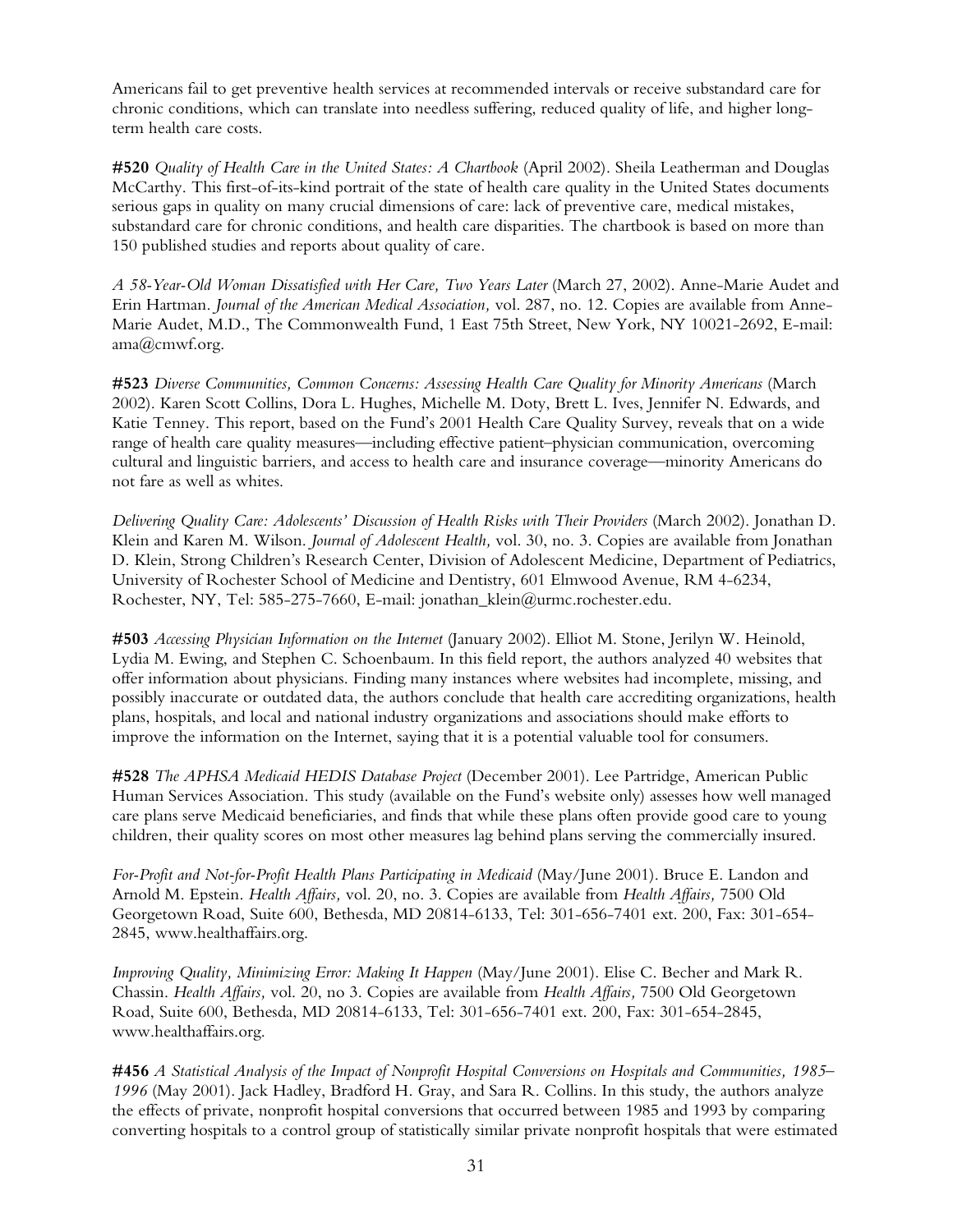to have a high probability of conversion, but did not convert over the observation period. The report is available online only at www.cmwf.org.

**#455** *The For-Profit Conversion of Nonprofit Hospitals in the U.S. Health Care System: Eight Case Studies* (May 2001). Sara R. Collins, Bradford H. Gray, and Jack Hadley. This report examines the 87 for-profit conversions of nonprofit hospitals in the years 1985–1994, more than one-third of which took place in three states, and nearly half of which were in the Southeast. The report is available online only at www.cmwf.org.

*Measuring Patients' Expectations and Requests* (May 1, 2001). Richard L. Kravitz. *Annals of Internal Medicine,* vol. 134, no. 9, part 2. Copies are available from Richard L. Kravitz, Center for Health Services Research in Primary Care, University of California, Davis, 4150 V Street, PSSB Suite 2500, Sacramento, CA 95817, E-mail: rlkravitz@ucdavis.edu.

*Current Issues in Mental Health Policy* (Spring 2001). Colleen Barry. *Harvard Health Policy Review,* vol. 2, no. 1. Adapted from an issue brief prepared for the John F. Kennedy School of Government/Commonwealth Fund Bipartisan Congressional Health Policy Conference in January 2001. Available online at http://hcs.harvard.edu/~epihc/currentissue/spring2001/barry.html.

*Health Plan Characteristics and Consumers' Assessments of Quality* (March/April 2001). Bruce E. Landon et al. *Health Affairs,* vol. 20, no. 2. Copies are available from *Health Affairs,* 7500 Old Georgetown Road, Suite 600, Bethesda, MD 20814-6133, Tel: 301-656-7401 ext. 200, Fax: 301-654-2845, www.healthaffairs.org.

**#448** *Child Development and Medicaid: Attitudes of Mothers with Young Children Enrolled in Medicaid* (March 2001). Susan Kannel and Michael J. Perry, Lake Snell Perry & Associates. This report on mothers with young children enrolled in Medicaid finds that while generally pleased with the overall care their sons and daughters receive, many mothers feel that the program—as well as pediatricians—could do a better job of providing guidance on early development.

*Patient Safety and Medical Errors: A Road Map for State Action* (March 2001). Jill Rosenthal and Trish Riley. Copies are available from the National Academy for State Health Policy, 50 Monument Square, Suite 502, Portland, ME 04101, Tel: 207-874-6524, Fax: 207-874-6527. Available online at www.nashp.org/GNL37.pdf.

**#446** *The Quality of American Health Care: Can We Do Better?* (January 2001). Karen Davis. In this essay a reprint of the president's message from the Fund's *2000 Annual Report*—the author looks at health care quality: how to define it, how to measure it, and how to improve it.

*Envisioning the National Health Care Quality Report* (2001). Committee on the National Quality Report on Health Care Delivery, Institute of Medicine. Copies are available from the National Academy Press, 2101 Constitution Avenue, NW, Box 285, Washington, DC 20055, Tel: 800-624-6242, E-mail: www.nap.edu.

**#428** *Getting Behind the Numbers: Understanding Patients' Assessments of Managed Care* (November 2000). Margaret Gerteis, Teresa Harrison, Cara V. James, Michael Manocchia, and Susan Edgman-Levitan, The Picker Institute. Using data from the Medicare Managed Care Consumer Assessment of Health Plans Survey, this report examines nine managed care plans and identifies plan-level practices that contribute to a positive experience for plan members.

**#427** *Effective Clinical Practices in Managed Care: Findings from Ten Case Studies* (November 2000). Suzanne Felt-Lisk and Lawrence C. Kleinman. Using HEDIS effectiveness-of-care indicators, this summary analysis of ten high-performing managed care plans shows that the plans' ability to improve their performance is influenced by both their overarching approach to managed care and by the specifics of their quality improvement efforts.